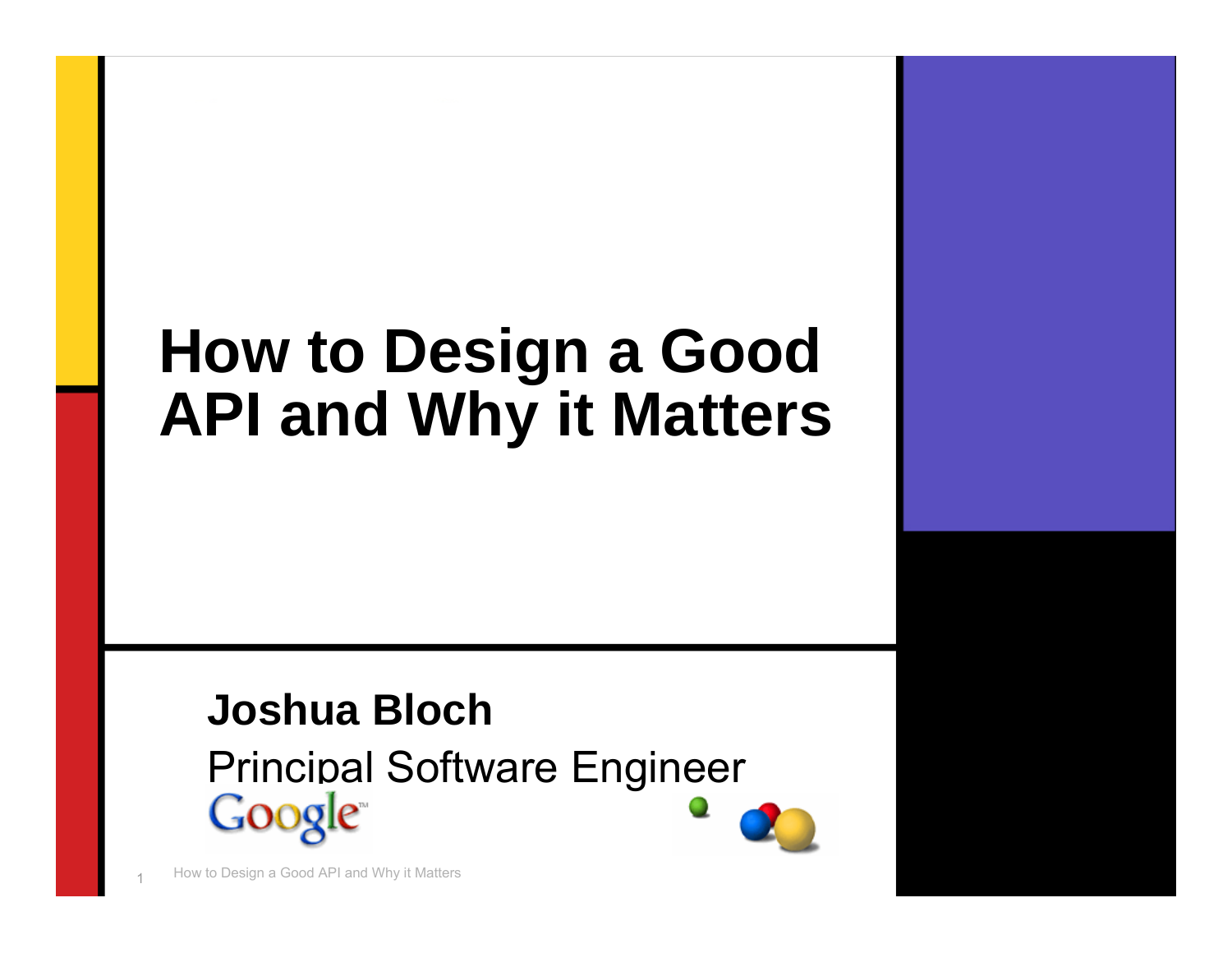#### **Why is API Design Important?**

- APIs can be among a company's greatest assets
	- ■ ■ ■ ■ Customers invest heavily: buying, writing, learning
	- Cost to stop using an API can be prohibitive
	- ─— Successful public APIs capture customers
- Can also be among company's greatest liabilities ─ $-$  Bad APIs result in unending stream of support calls
- Public APIs are forever one chance to get it right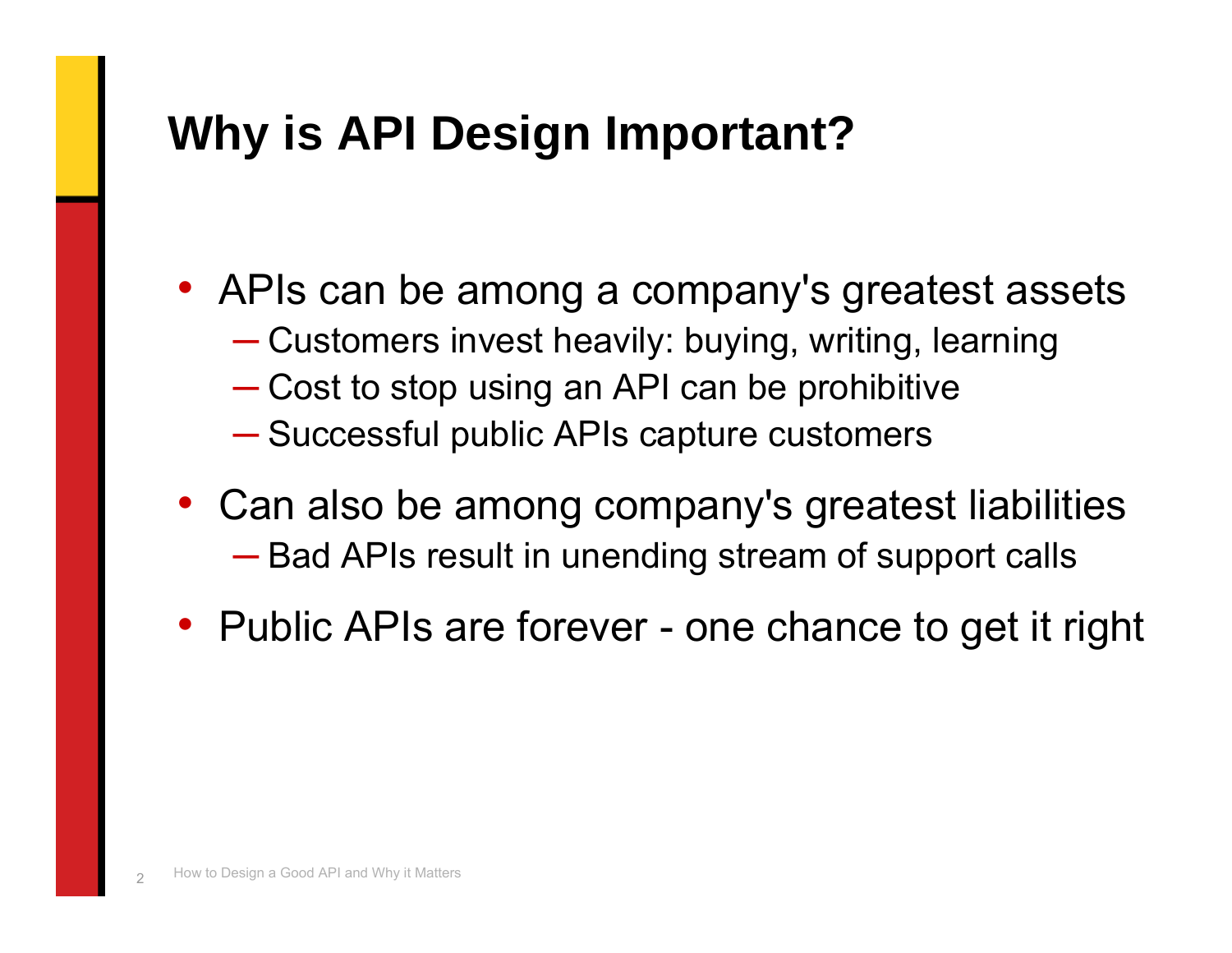#### **Why is API Design Important** *to You***?**

- If you program, you are an API designer ─ Good code is modular–each module has an API
- Useful modules tend to get reused
	- ─────── — Once module has users, can't change API at will
	- —<br>अन्तर्भवस्थानम्<br>अन्तर्भवस्थानस् Good reusable modules are corporate assets
- Thinking in terms of APIs improves code quality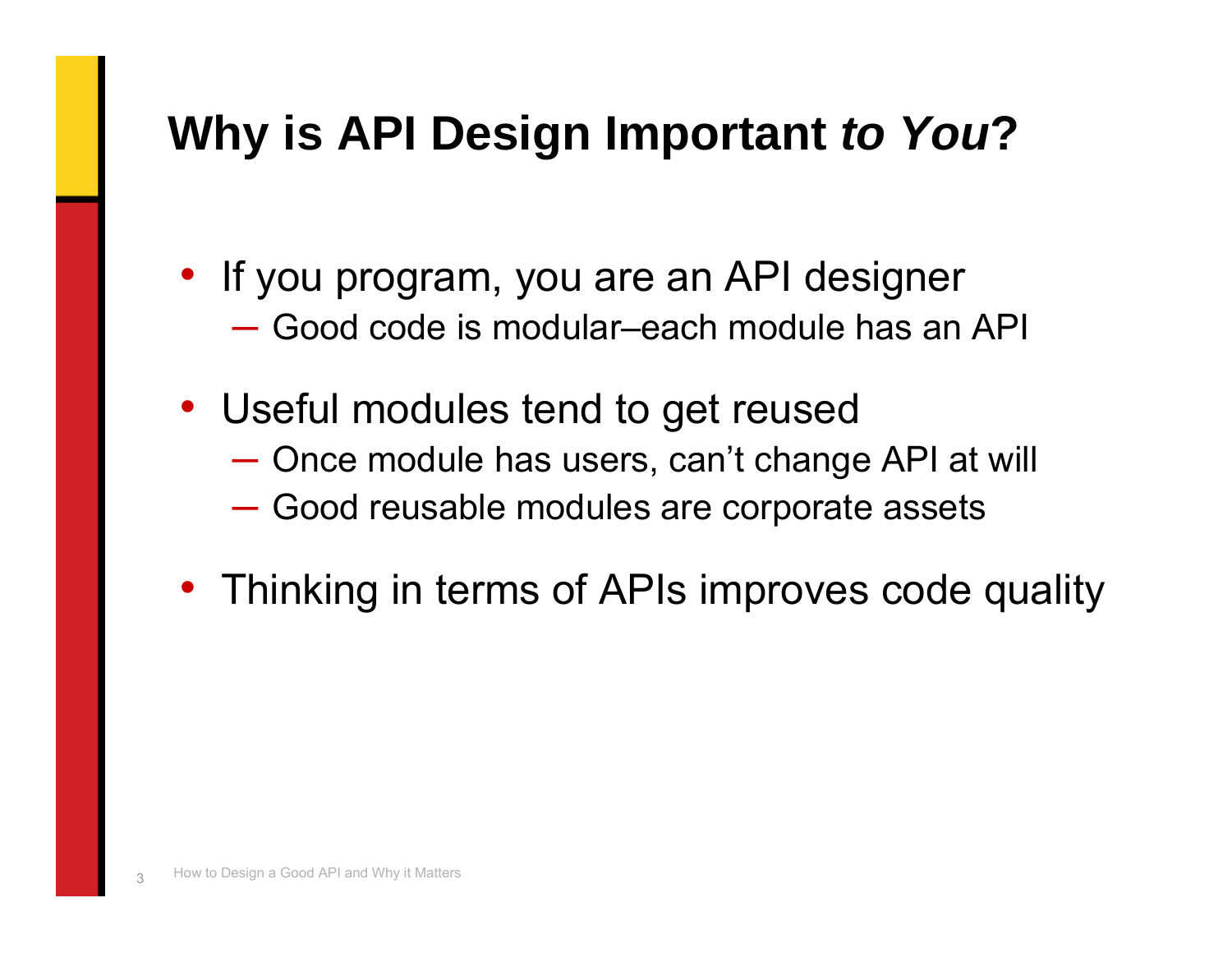#### **Characteristics of a Good API**

- Easy to learn
- Easy to use, even without documentation
- Hard to misuse
- Easy to read and maintain code that uses it
- Sufficiently powerful to satisfy requirements
- Easy to extend
- Appropriate to audience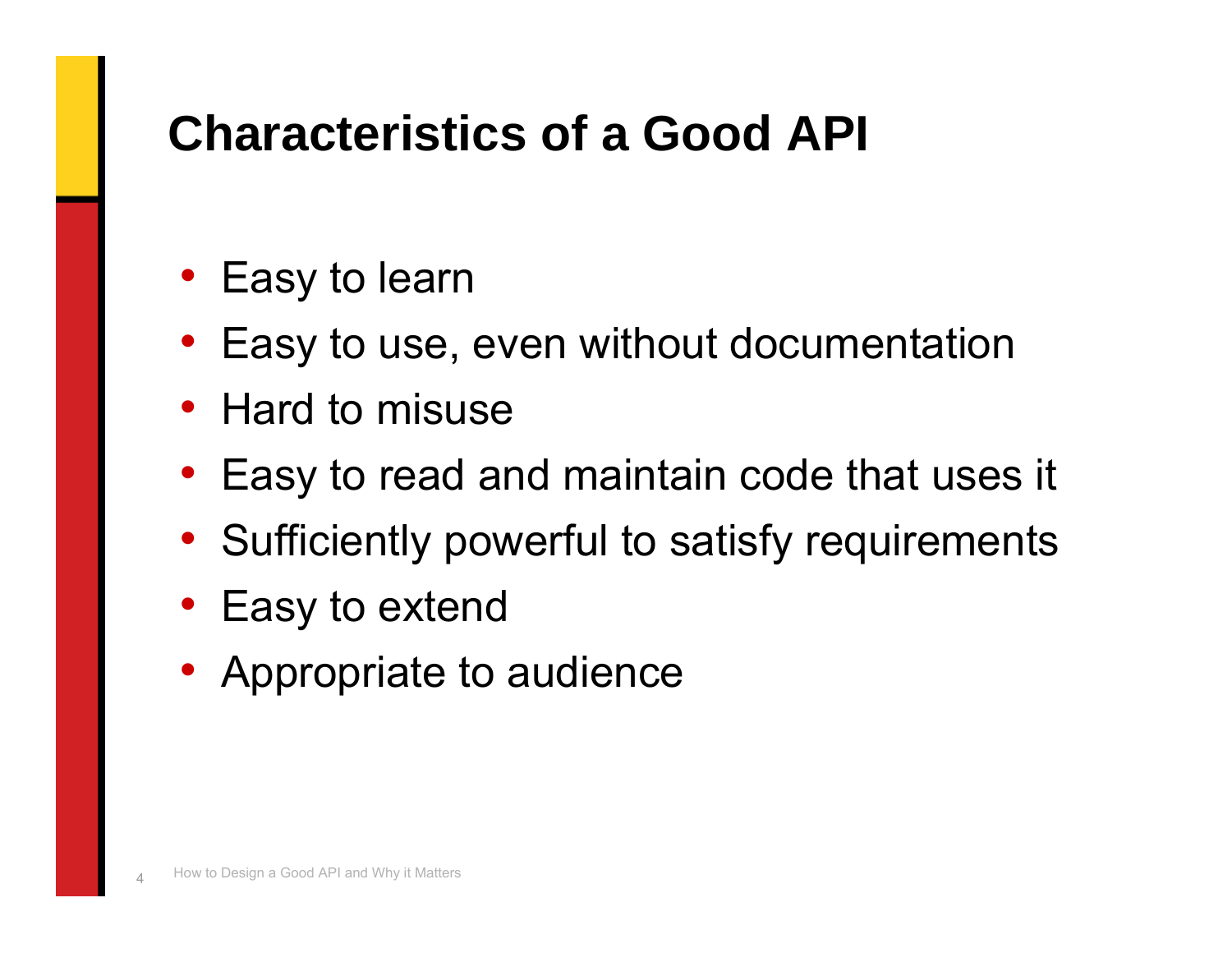#### **Outline**

- I. The Process of API Design
- II. General Principles
- III. Class Design
- IV. Method Design
- V. Exception Design
- VI. Refactoring API Designs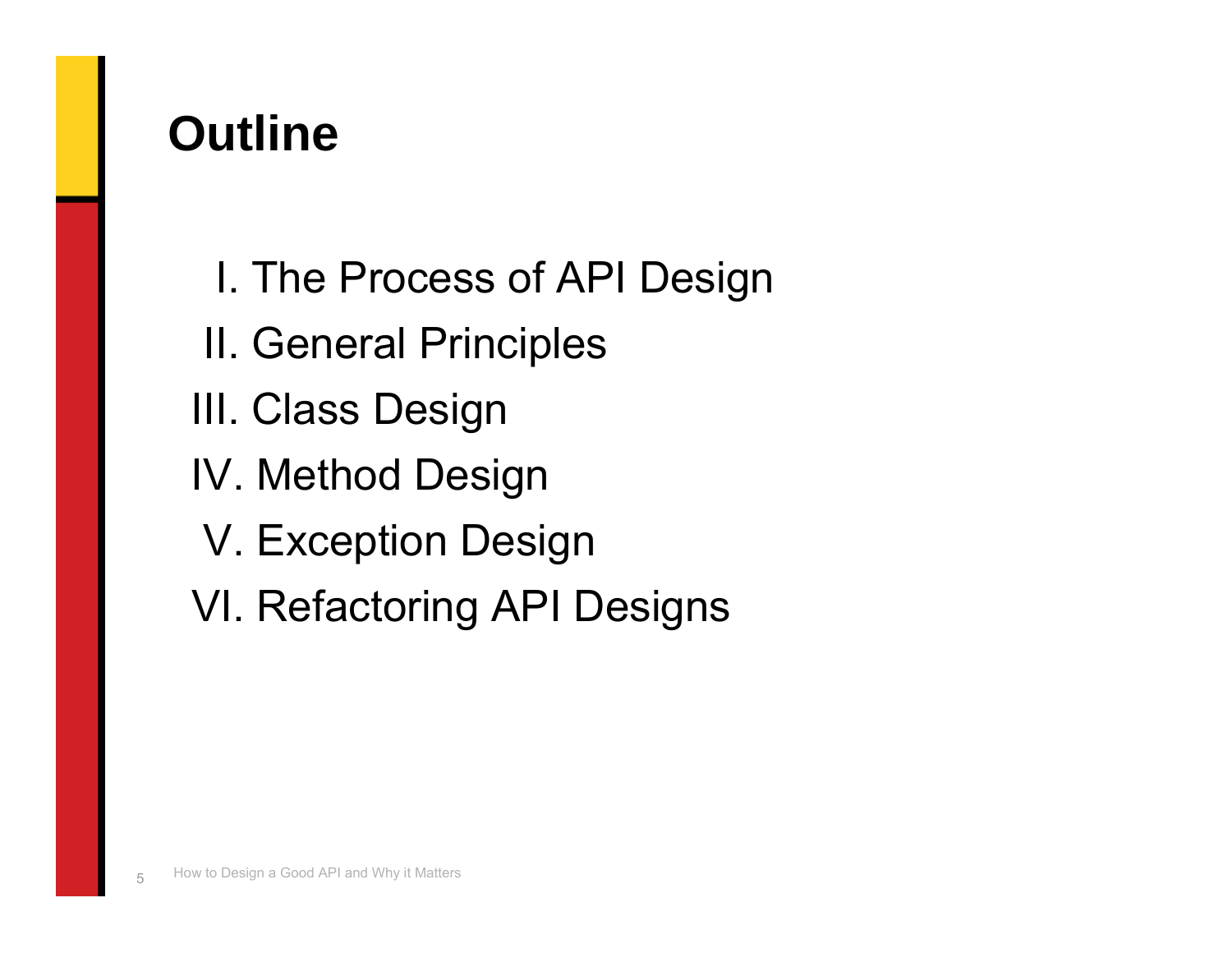## I. The Process of API Design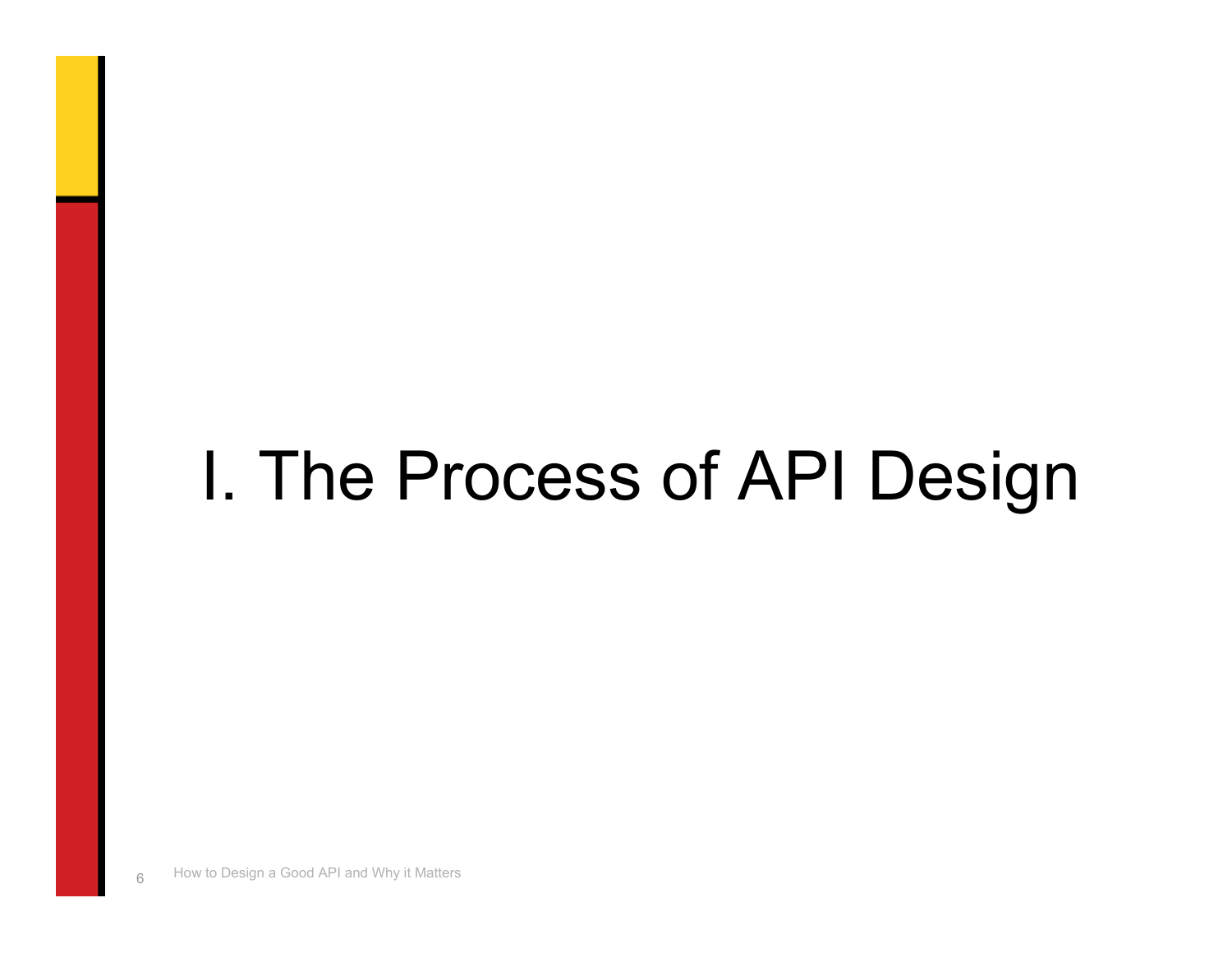#### **Gather Requirements–with a Healthy Degree of Skepticism**

- Often you'll get proposed solutions instead ───────  $-$  Better solutions may exist
- Your job is to extract true requirements ─ Should take the form of *use-cases*
- Can be easier and more rewarding to build something more general

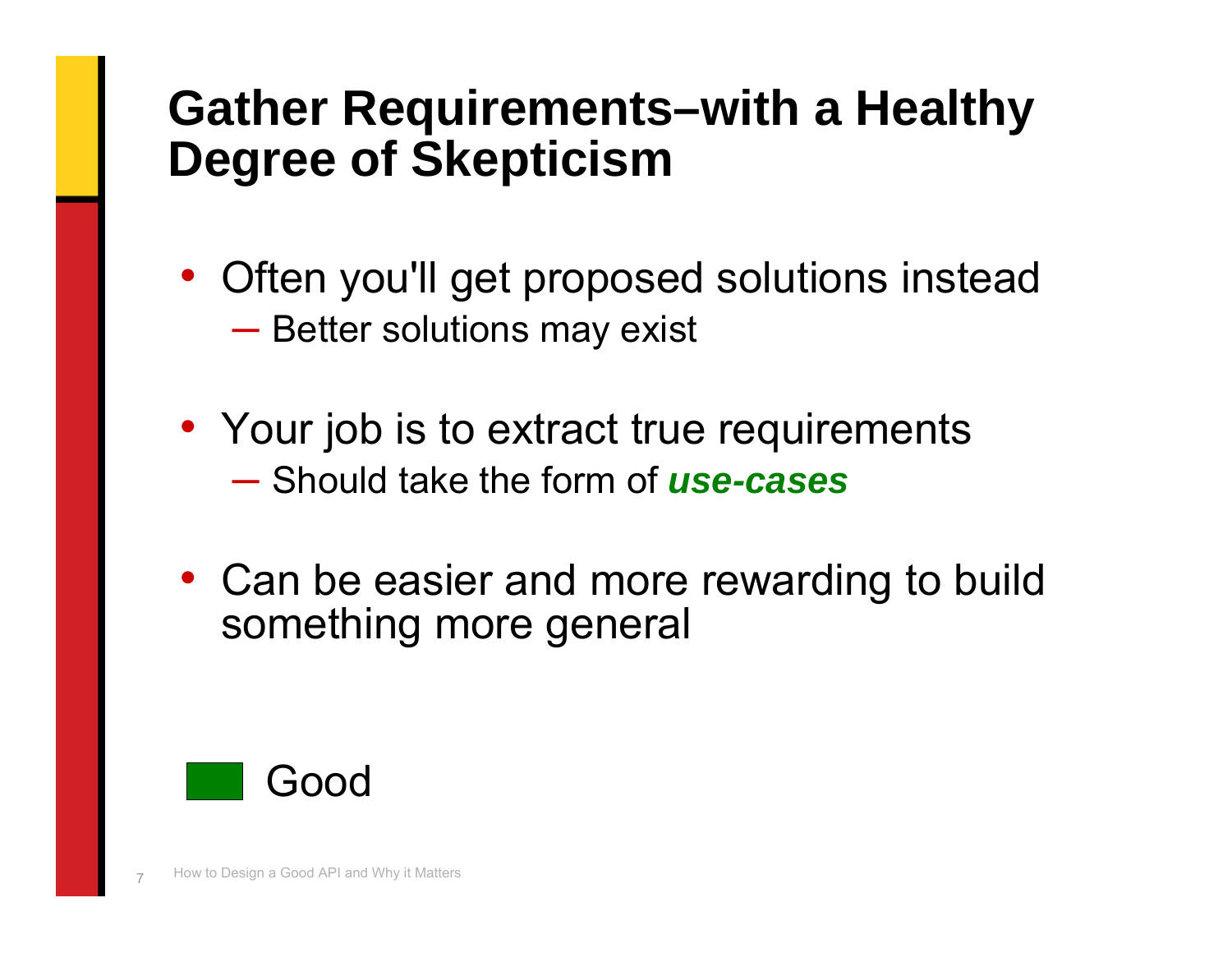#### **Start with Short Spec–1 Page is Ideal**

- At this stage, agility trumps completeness
- Bounce spec off as many people as possible ───────  $-$  Listen to their input and take it seriously
- If you keep the spec short, it's easy to modify
- Flesh it out as you gain confidence ───────  $-$  This necessarily involves coding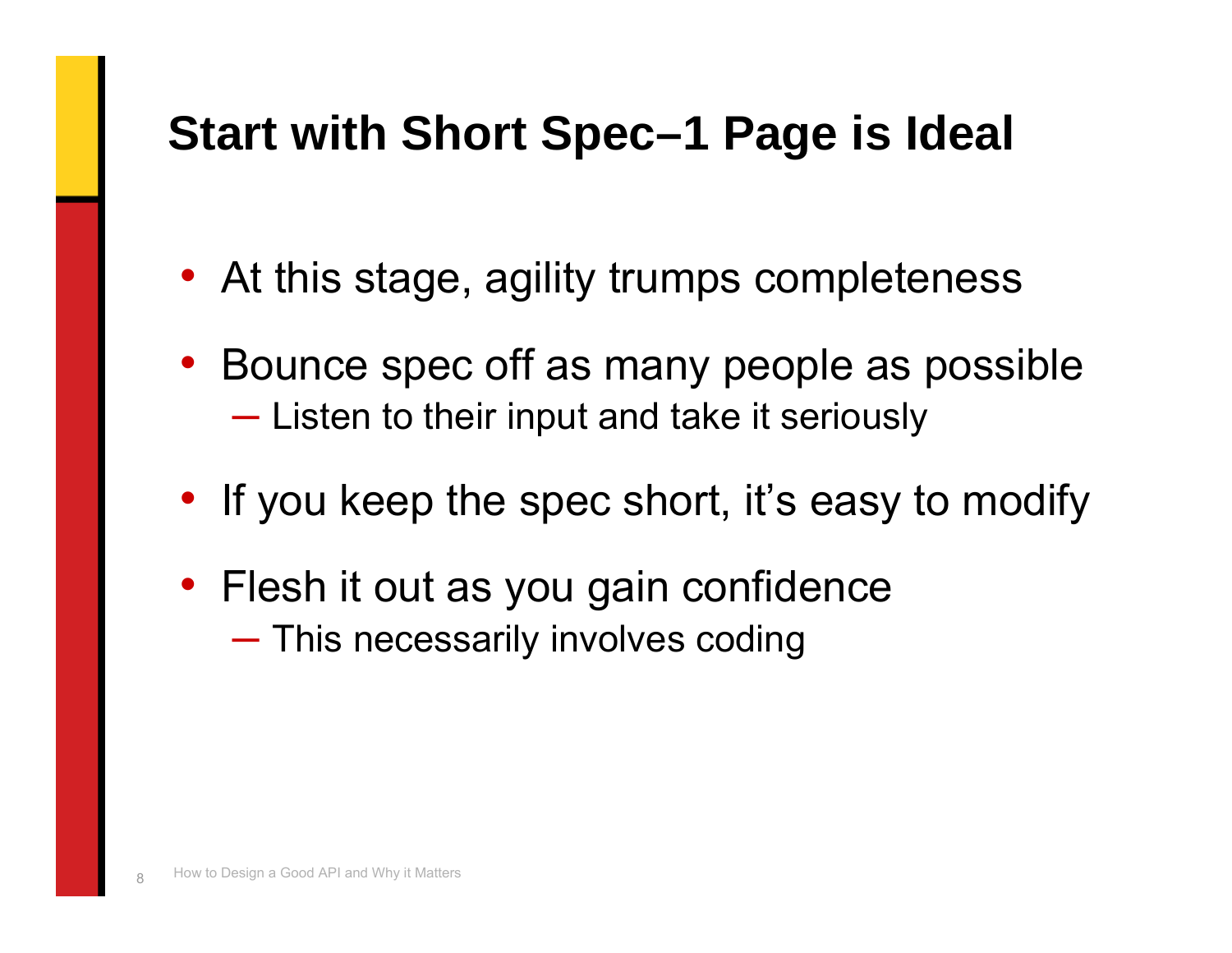### **Write to Your API Early and Often**

- Start *before* you've implemented the API ───────  $-$  Saves you doing implementation you'll throw away
- Start *before* you've even specified it properly —<br>अन्तर्भवस्थानम्<br>अन्तर्भवस्थानस्  $-$  Saves you from writing specs you'll throw away
- Continue writing to API as you flesh it out
	- ──────  $-$  Prevents nasty surprises
	- —<br>अन्तर्भवस्थानम्<br>अन्तर्भवस्थानस् **Code lives on as examples, unit tests**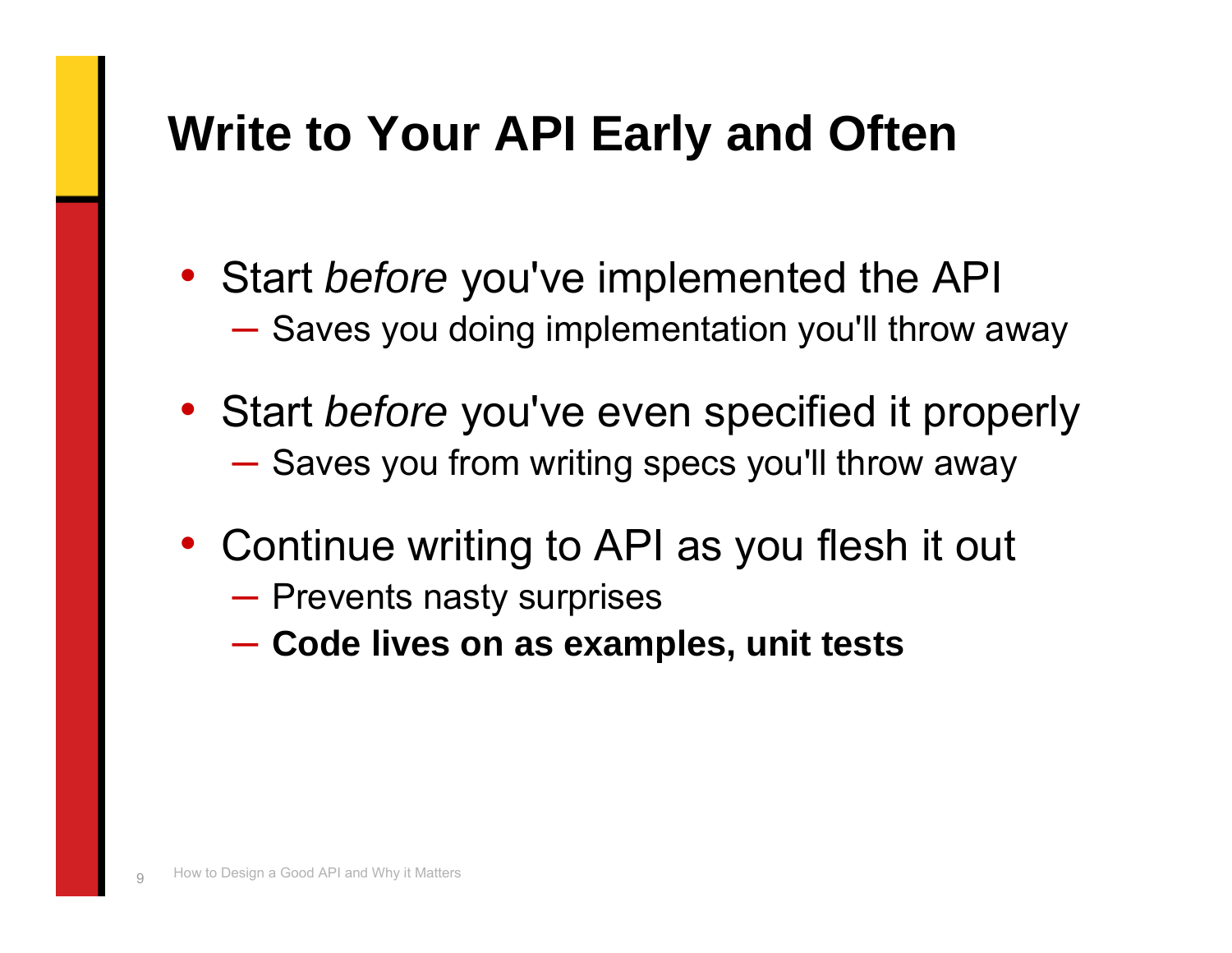#### **Writing to SPI is Even More Important**

- Service Provider Interface (SPI)
	- ───────  $-$  Plug-in interface enabling multiple implementations
	- $\mathcal{L}^{\text{max}}_{\text{max}}$ — Example: Java Cryptography Extension (JCE)
- Write multiple plug-ins before release
	- ───────  $\blacksquare$  If one, it probably won't support another
	- —<br>अन्तर्भवस्थानम्<br>अन्तर्भवस्थानस्  $-$  If two, it will support more with difficulty
	- ──────  $-$  If three, it will work fine
- Will Tracz calls this "The Rule of Threes" (*Confessions of a Used Program Salesman*, Addison-Wesley, 1995)

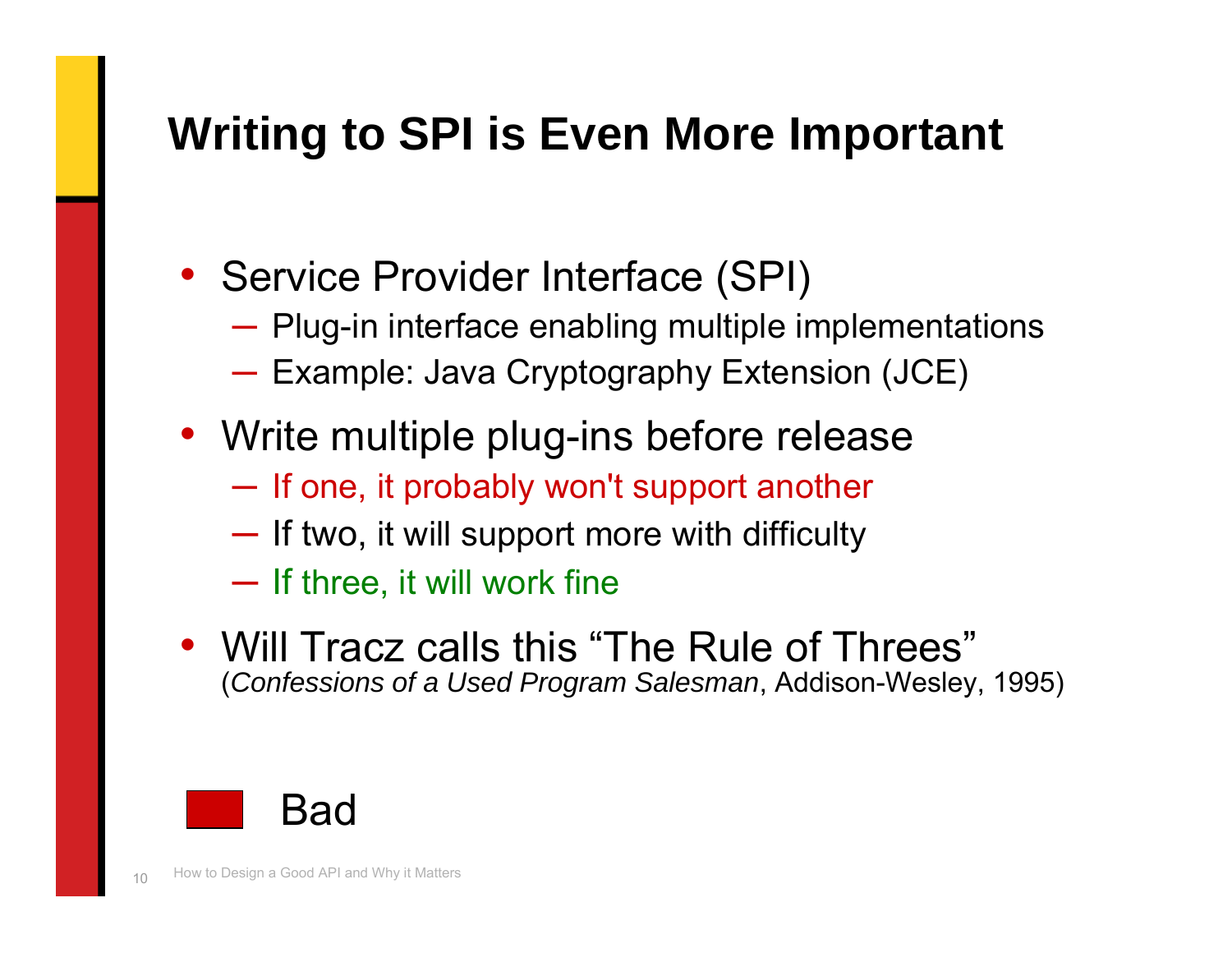#### **Maintain Realistic Expectations**

- Most API designs are over-constrained
	- ─────── You won't be able to please everyone
	- ─────── Aim to displease everyone equally
- Expect to make mistakes
	- ─────── A few years of real-world use will flush them out
	- ─────── — Expect to evolve API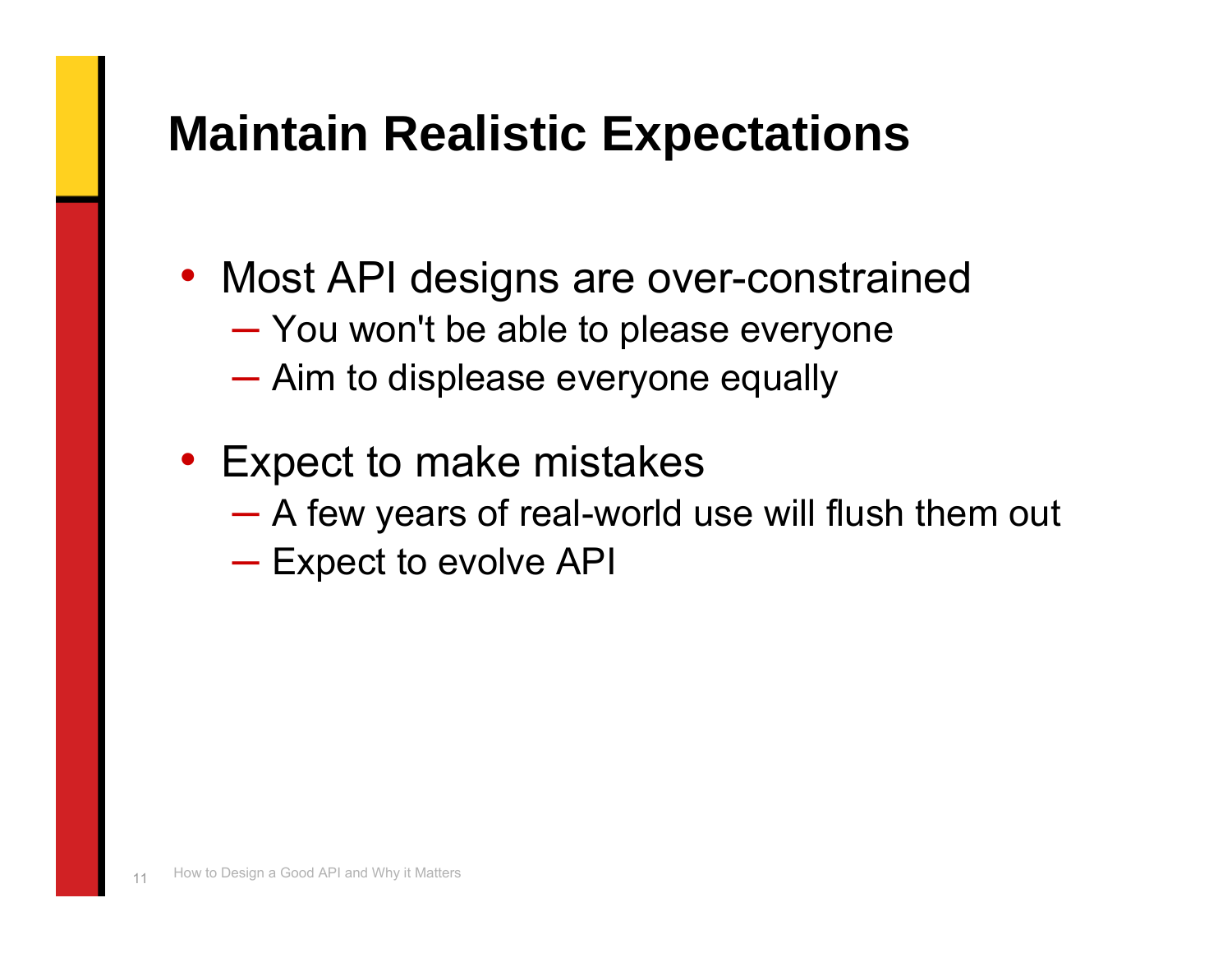## II. General Principles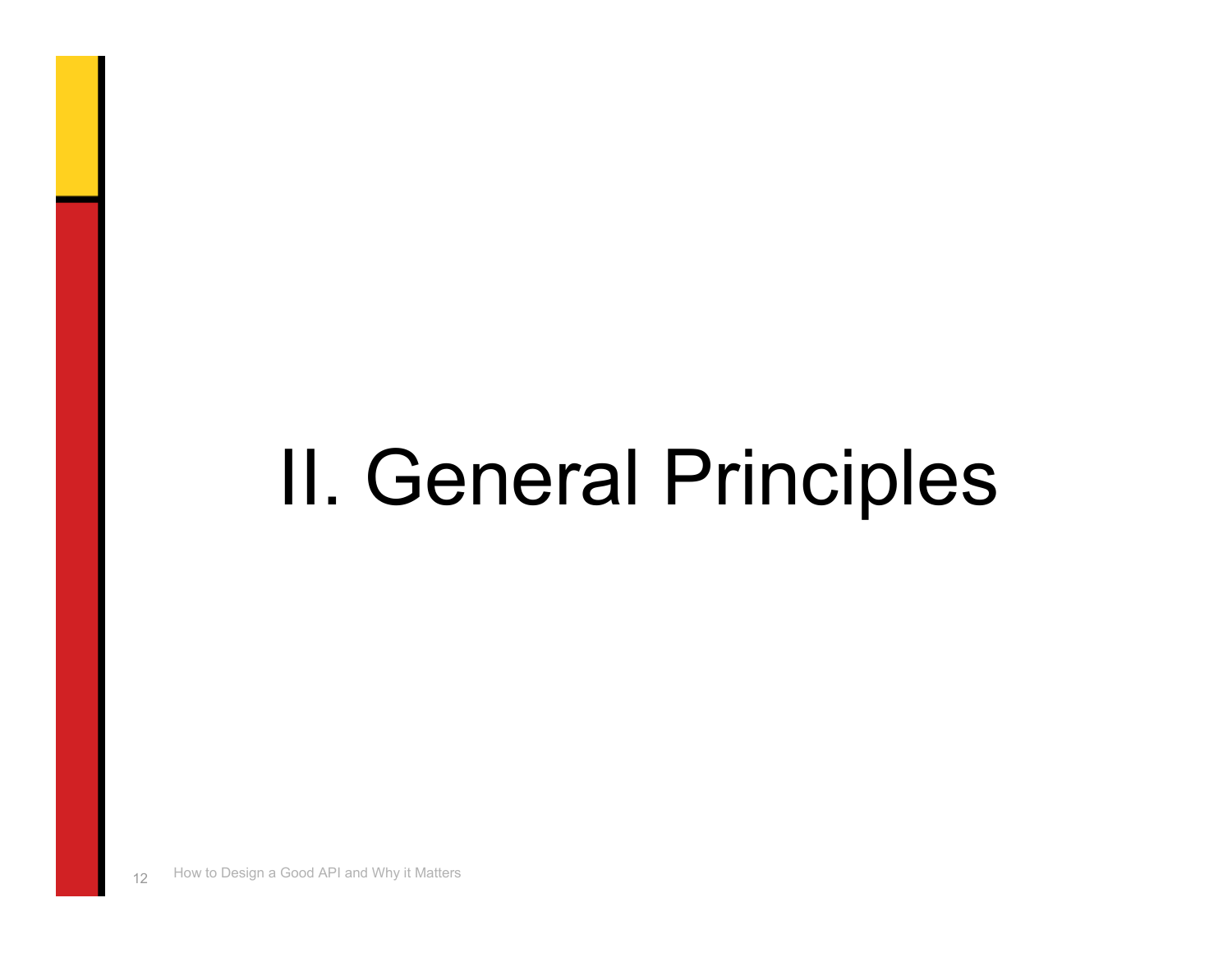#### **API Should Do One Thing and Do it Well**

- Functionality should be easy to explain
	- ───────  $\blacksquare$  If it's hard to name, that's generally a bad sign
	- ─────── Good names drive development
	- ───────  $-$  Be amenable to splitting and merging modules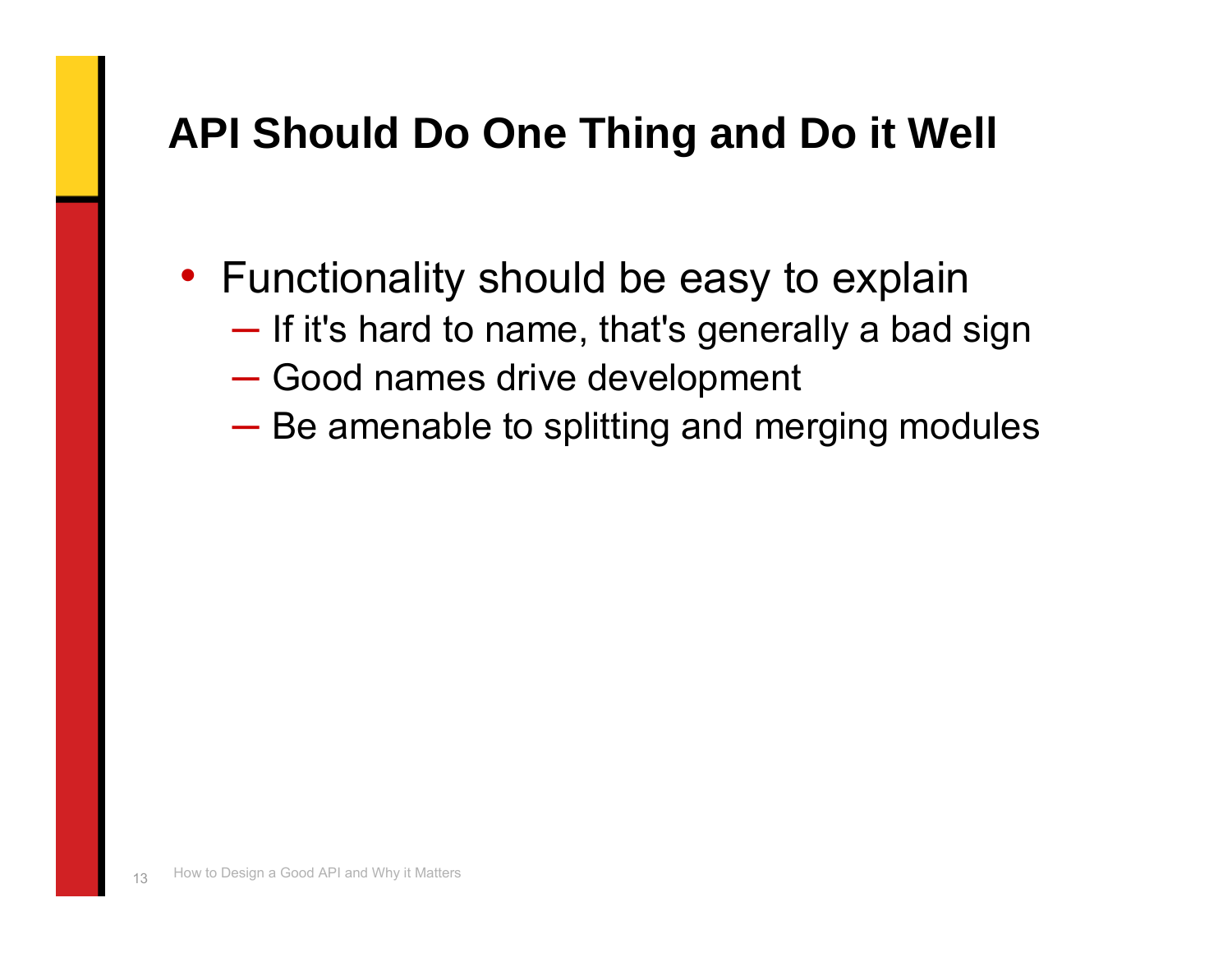#### **API Should Be As Small As Possible But No Smaller**

- API should satisfy its requirements
- **When in doubt leave it out**
	- ───────  $-$  Functionality, classes, methods, parameters, etc.  $\,$
	- ─────── **You can always add, but you can never remove**
- *Conceptual weight* more important than bulk
- Look for a good *power-to-weight ratio*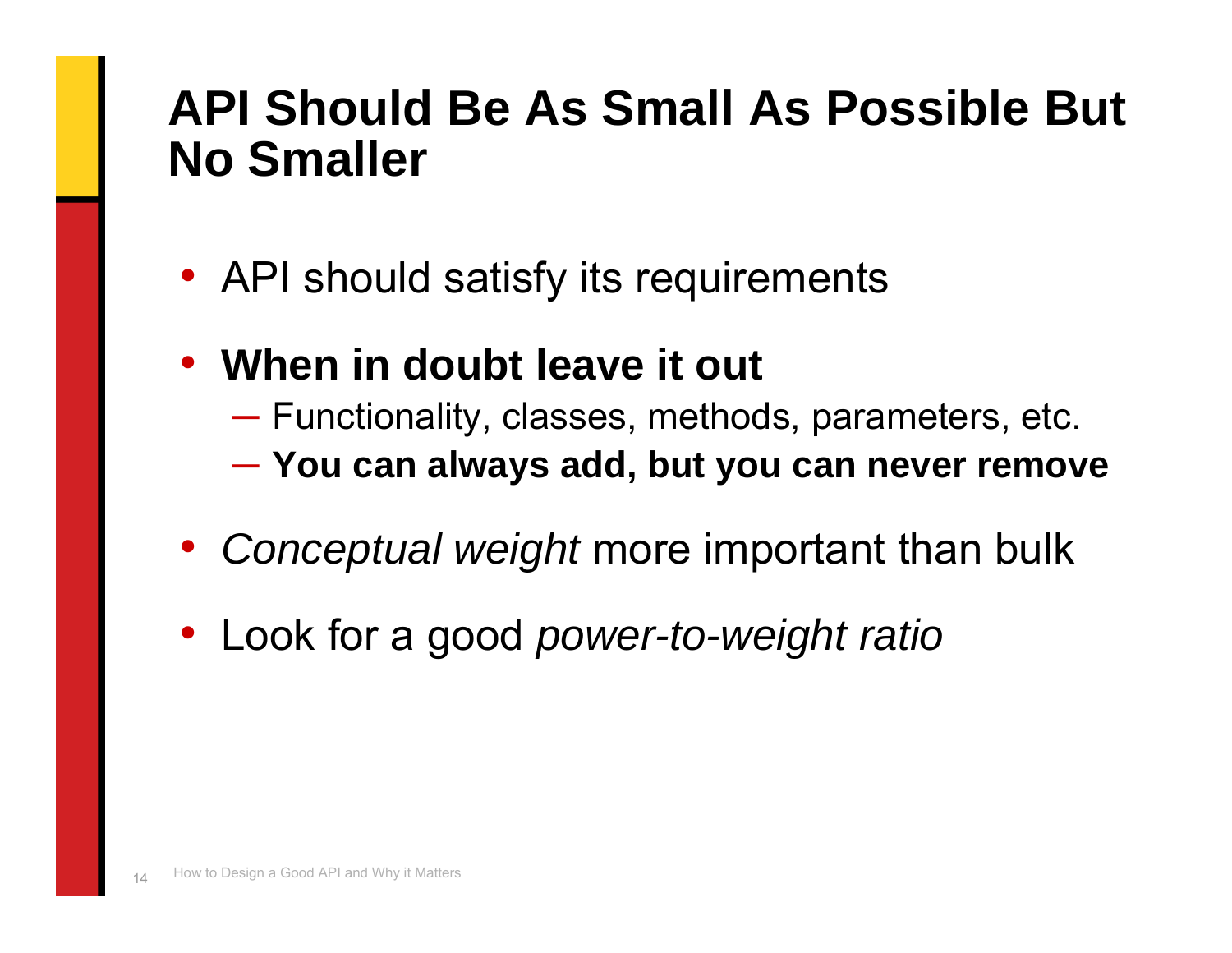#### **Implementation Should Not Impact API**

- Implementation details
	- ─ Confuse users
	- ───────  $-$  Inhibit freedom to change implementation
- Be aware of what is an implementation detail
	- $\mathcal{L}^{\text{max}}_{\text{max}}$  $-$  Do not overspecify the behavior of methods
	- $\mathcal{L}^{\text{max}}_{\text{max}}$  $-$  For example: do not specify hash functions
	- $\mathcal{L}^{\text{max}}_{\text{max}}$ All tuning parameters are suspect
- Don't let implementation details "leak" into API —<br>अन्तर्भवस्थानम् । On-disk and on-the-wire formats, exceptions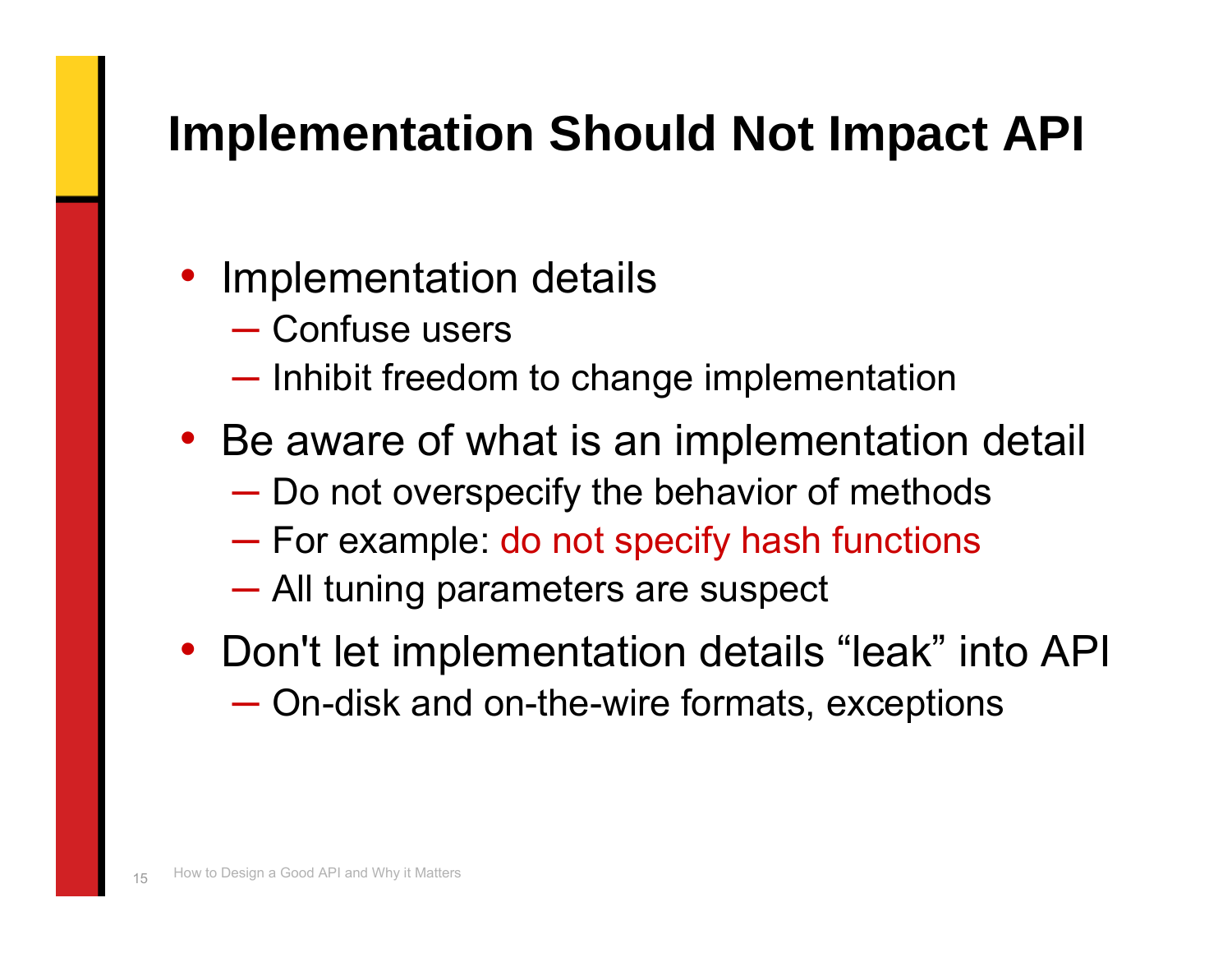#### **Minimize Accessibility of Everything**

- Make classes and members as private as possible
- Public classes should have no public fields (with the exception of constants)
- This maximizes **information hiding**
- Allows modules to be used, understood, built, tested, and debugged independently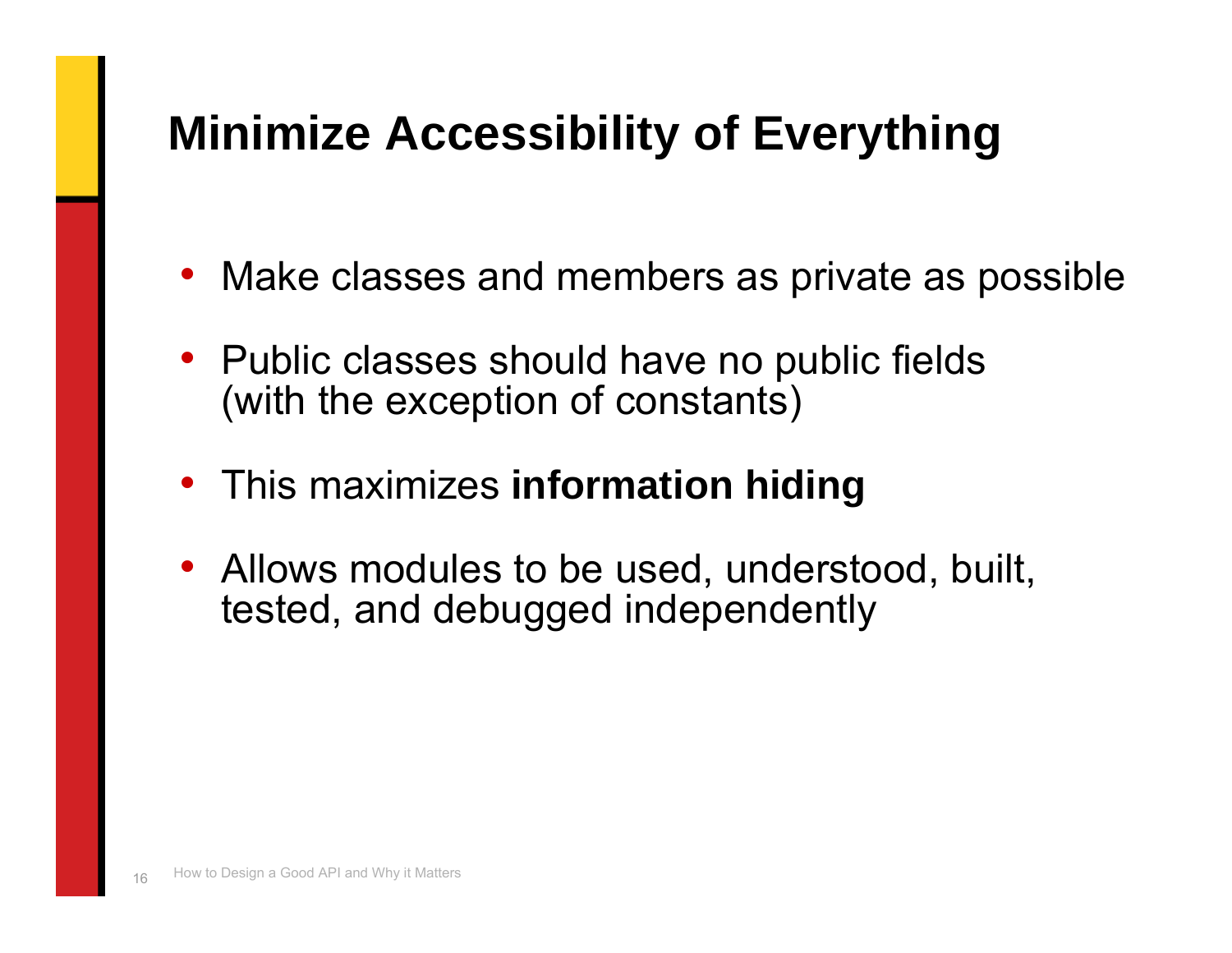#### **Names Matter–API is a Little Language**

- Names Should Be Largely Self-Explanatory ─────── Avoid cryptic abbreviations
- Be consistent–same word means same thing  $\mathcal{L}^{\text{max}}_{\text{max}}$ Throughout API, (Across APIs on the platform)
- Be regular–strive for symmetry
- Code should read like prose

```
if (car.speed() > 2 * SPEED_LIMIT)
  generateAlert("Watch out for cops!");
```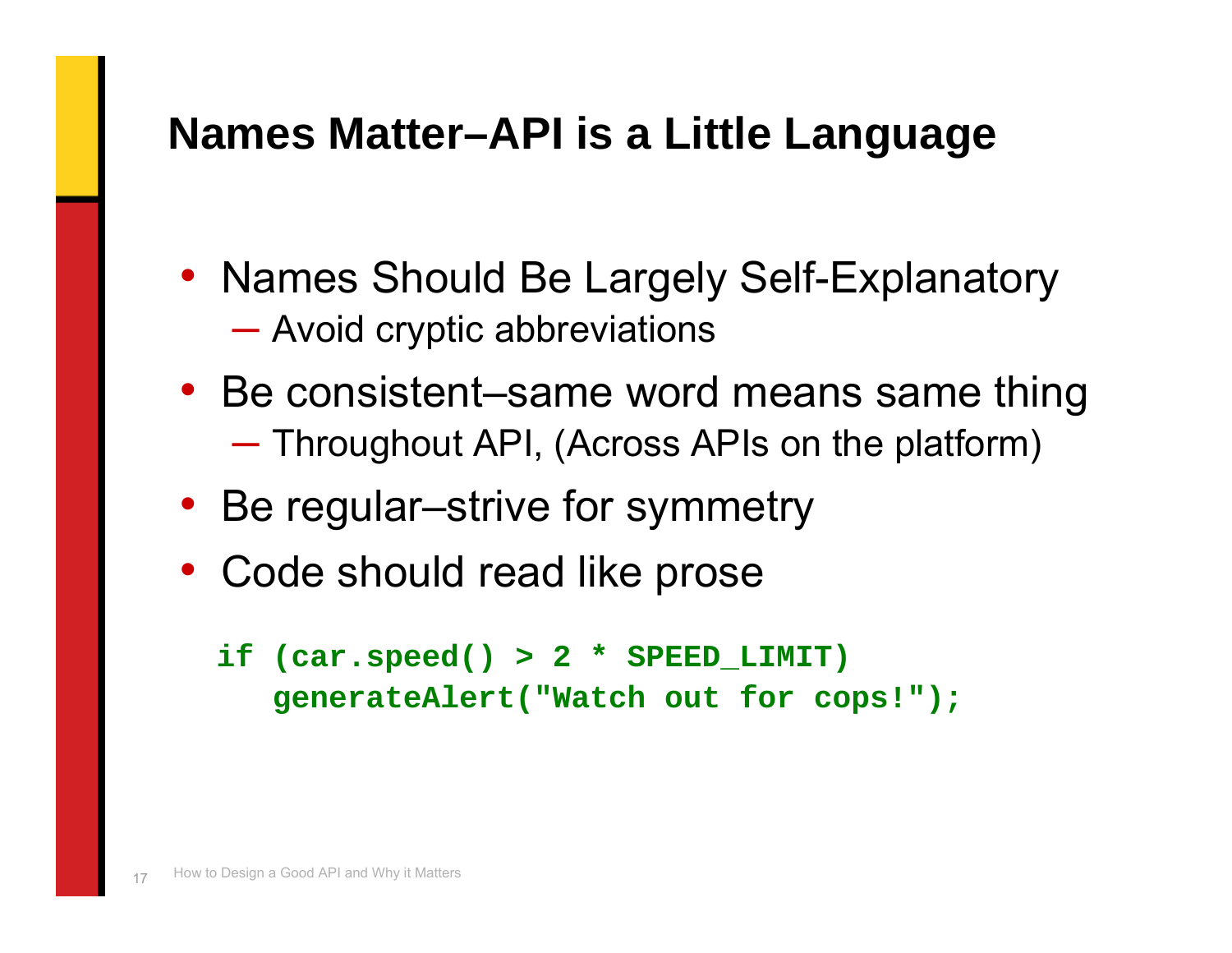#### **Documentation Matters**

*Reuse is something that is far easier to say than to do. Doing it requires both good design and very good documentation. Even when we see good design, which is still infrequently, we won't see the components reused without good documentation.*

- D. L. Parnas, Software Aging. *Proceedings of 16th International Conference SoftwareEngineering, 1994*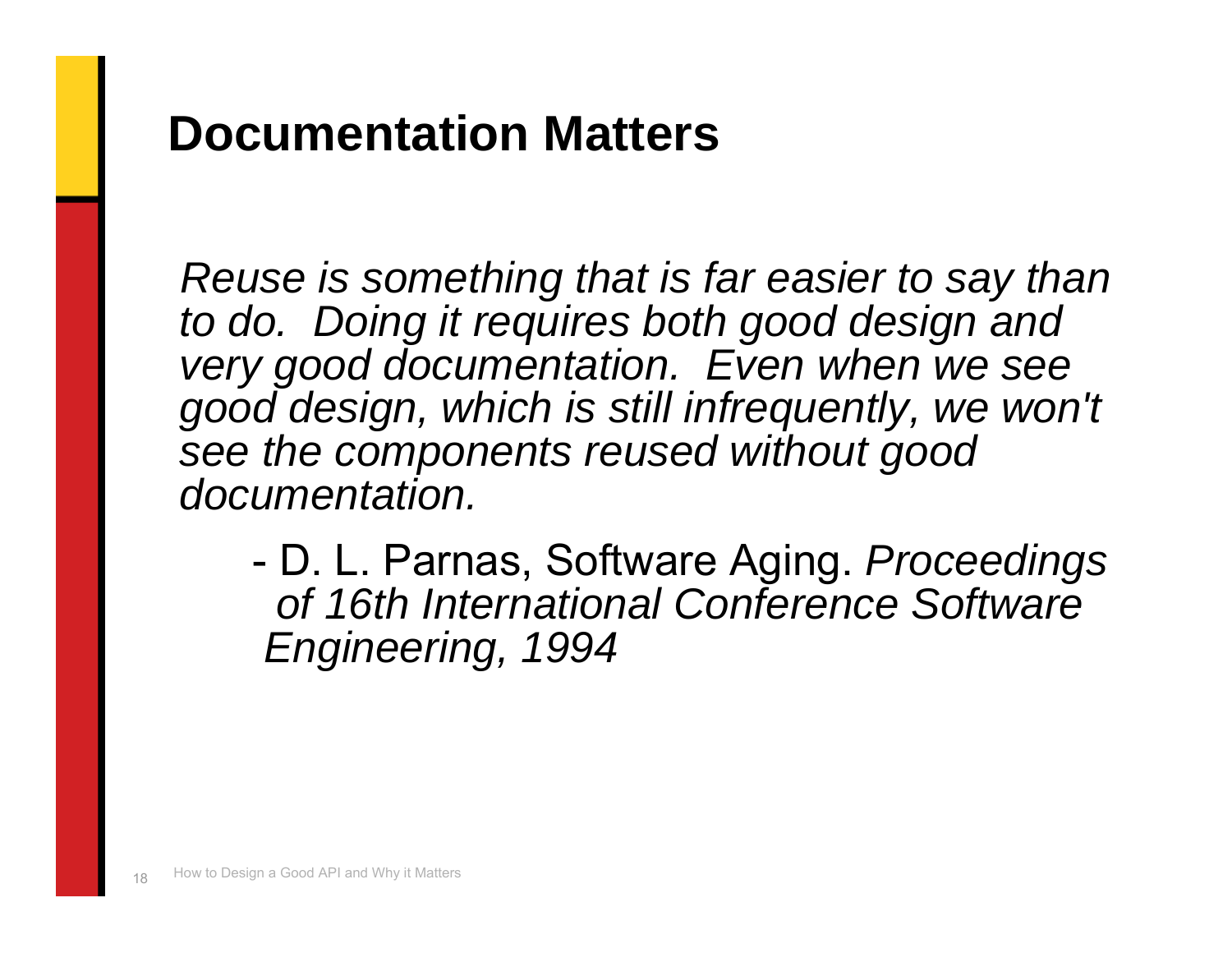#### **Document Religiously**

- Document **every** class, interface, method, constructor, parameter, and exception
	- ─────── Class: what an instance represents
	- ─ Method: contract between method and its client
		- ───────  $\hspace{0.1mm}-$  Preconditions, postconditions, side-effects
	- ─────── Parameter: indicate units, form, ownership
- Document state space very carefully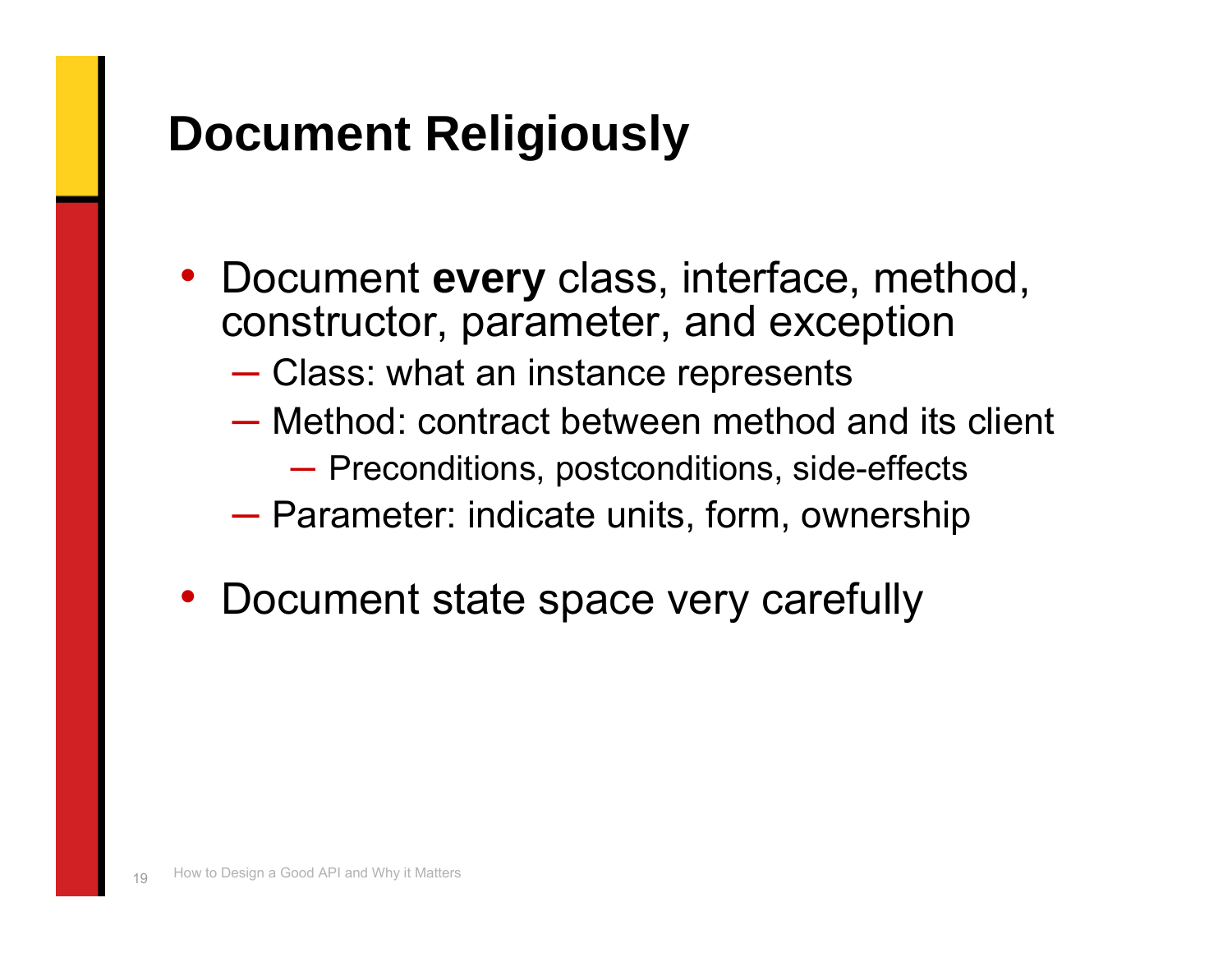#### **Consider Performance Consequences of API Design Decisions**

- Bad decisions can limit performance
	- ─────── — Making type mutable
	- ─────── Providing constructor instead of static factory
	- ─────── Using implementation type instead of interface
- Do not warp API to gain performance
	- ────── Underlying performance issue will get fixed, but headaches will be with you forever
	- —<br>अन्तर्भवस्थानम्<br>अन्तर्भवस्थानस् Good design usually coincides with good performance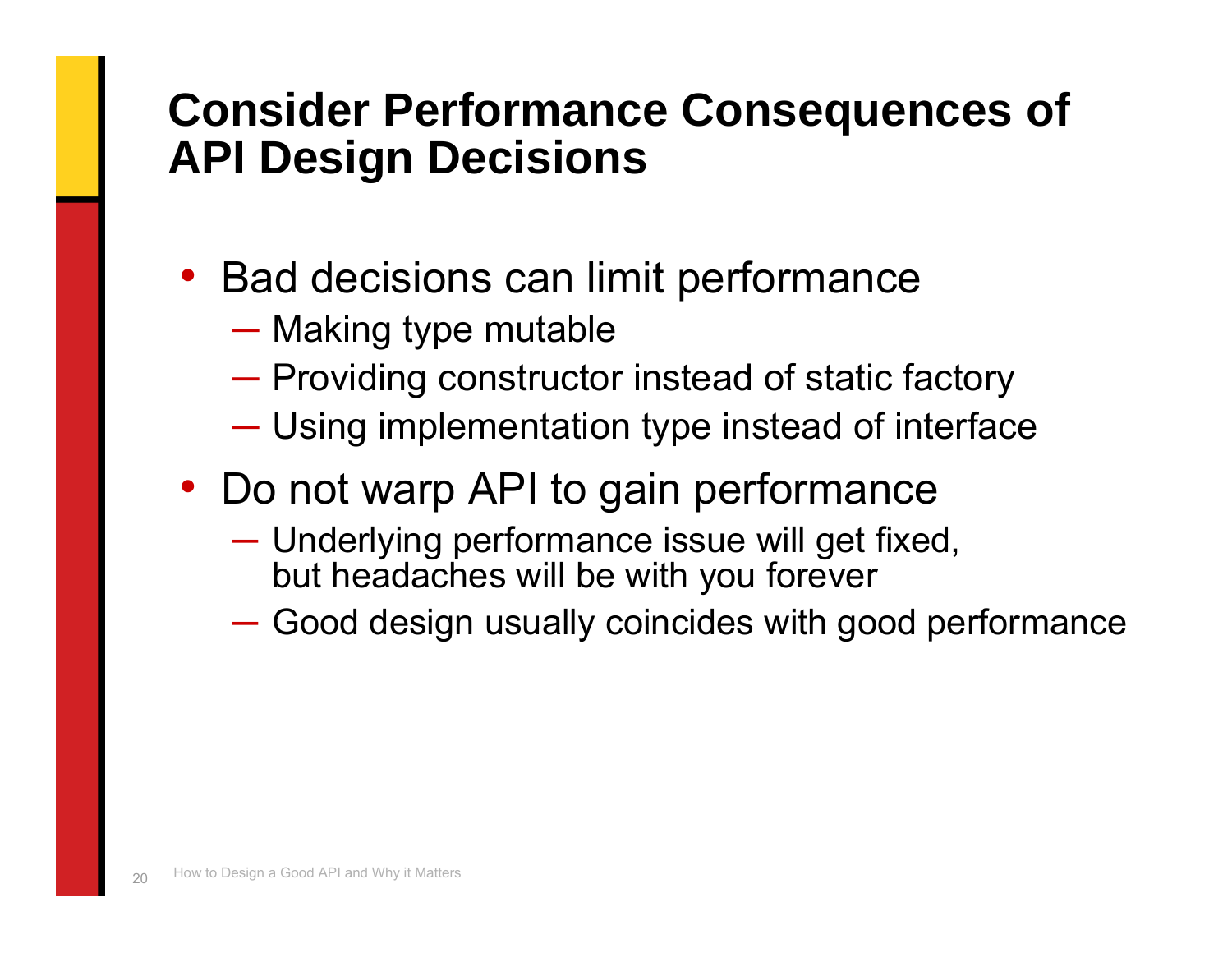#### **Effects of API Design Decisions on Performance are Real and Permanent**

- **Component.getSize()** returns **Dimension**
- **Dimension** is mutable
- Each **getSize** call must allocate **Dimension**
- Causes *millions* of needless object allocations
- Alternative added in 1.2; old client code still slow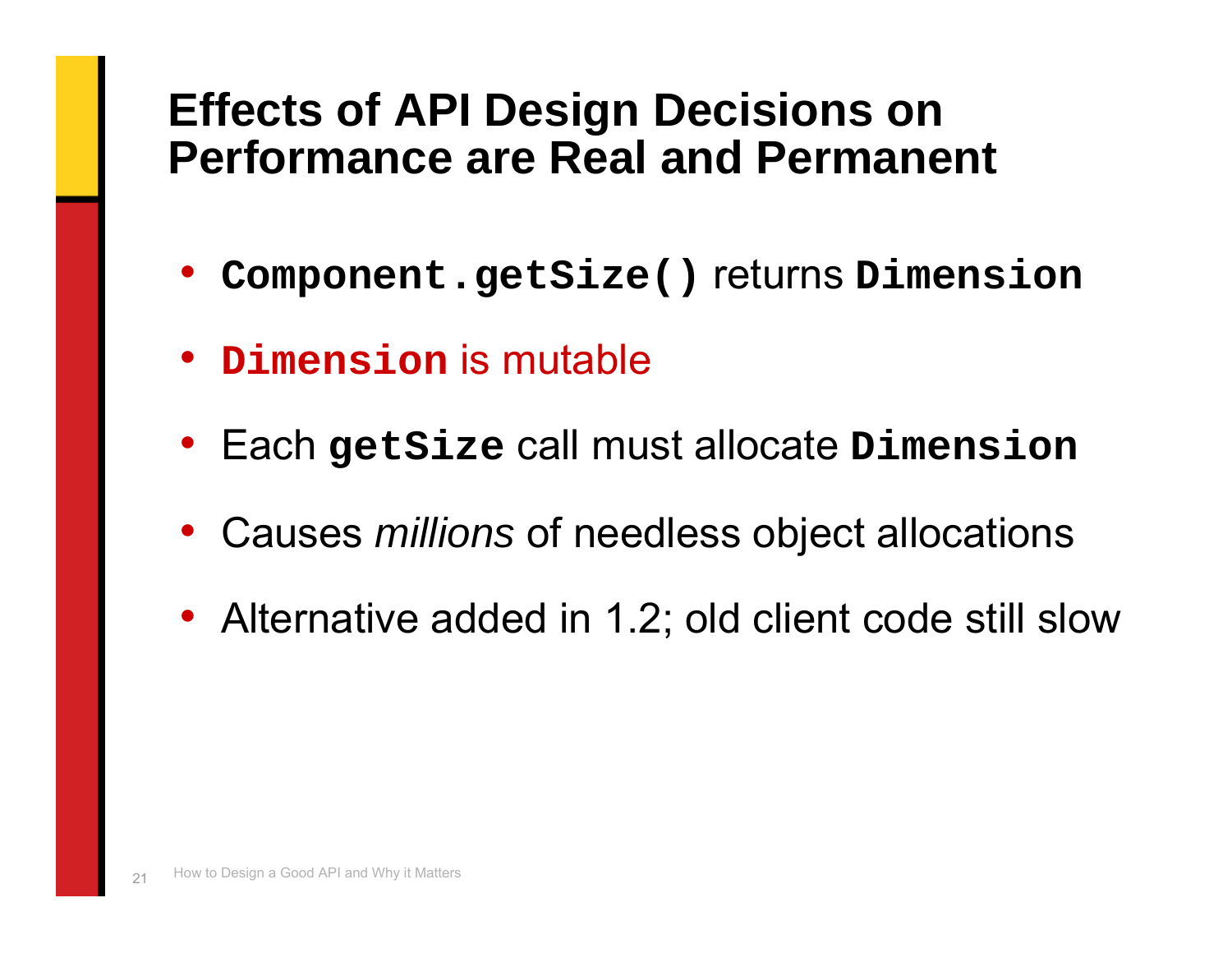#### **API Must Coexist Peacefully with Platform**

- Do what is customary
	- ─────── Obey standard naming conventions
	- ─────── Avoid obsolete parameter and return types
	- ─────── Mimic patterns in core APIs and language
- Take advantage of API-friendly features —<br>अन्तर्भवस्थानम् । — Generics, varargs, enums, default arguments
- Know and avoid API traps and pitfalls ───────  $-$  Finalizers, public static final arrays
- Don't Transliterate APIs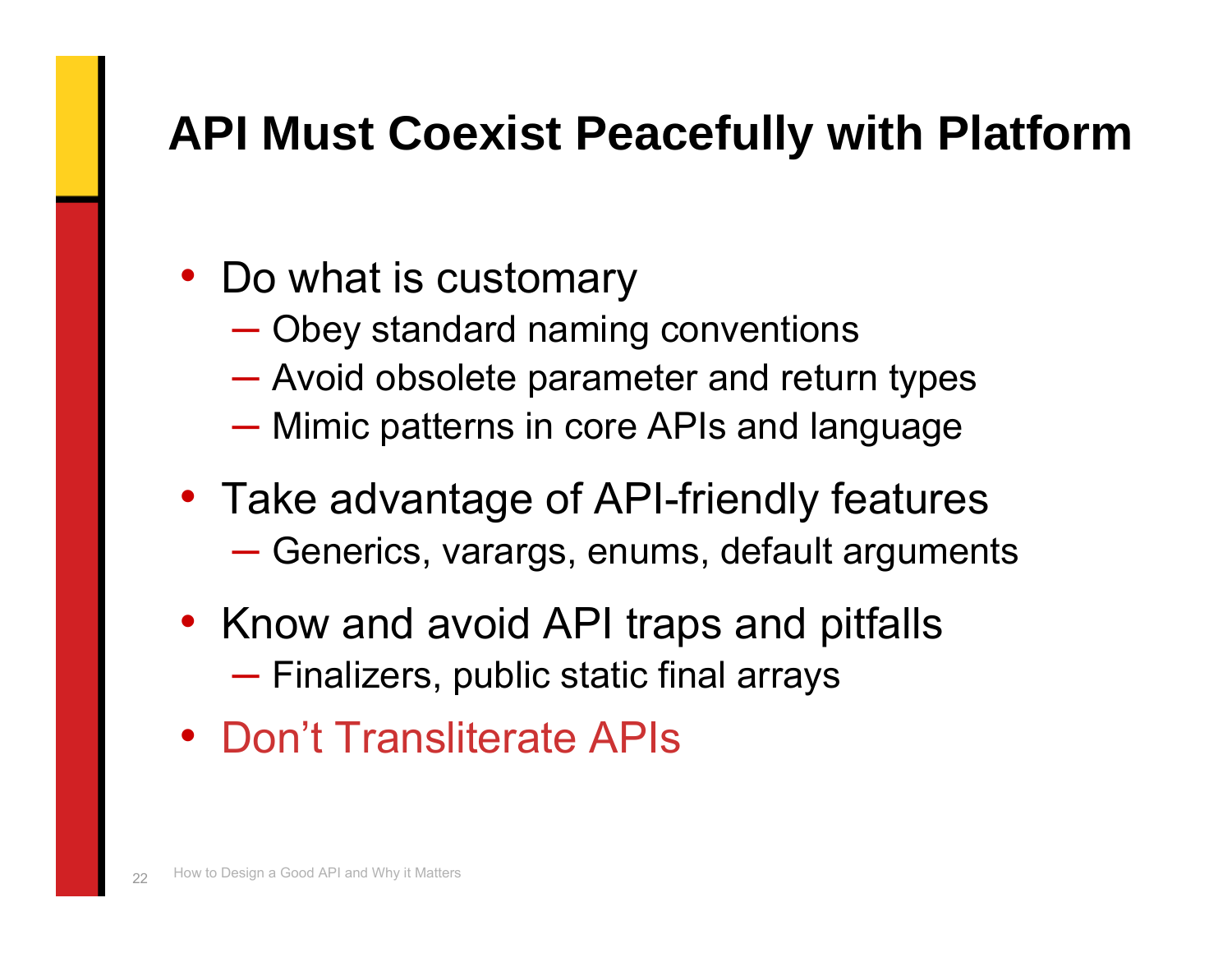# III. Class Design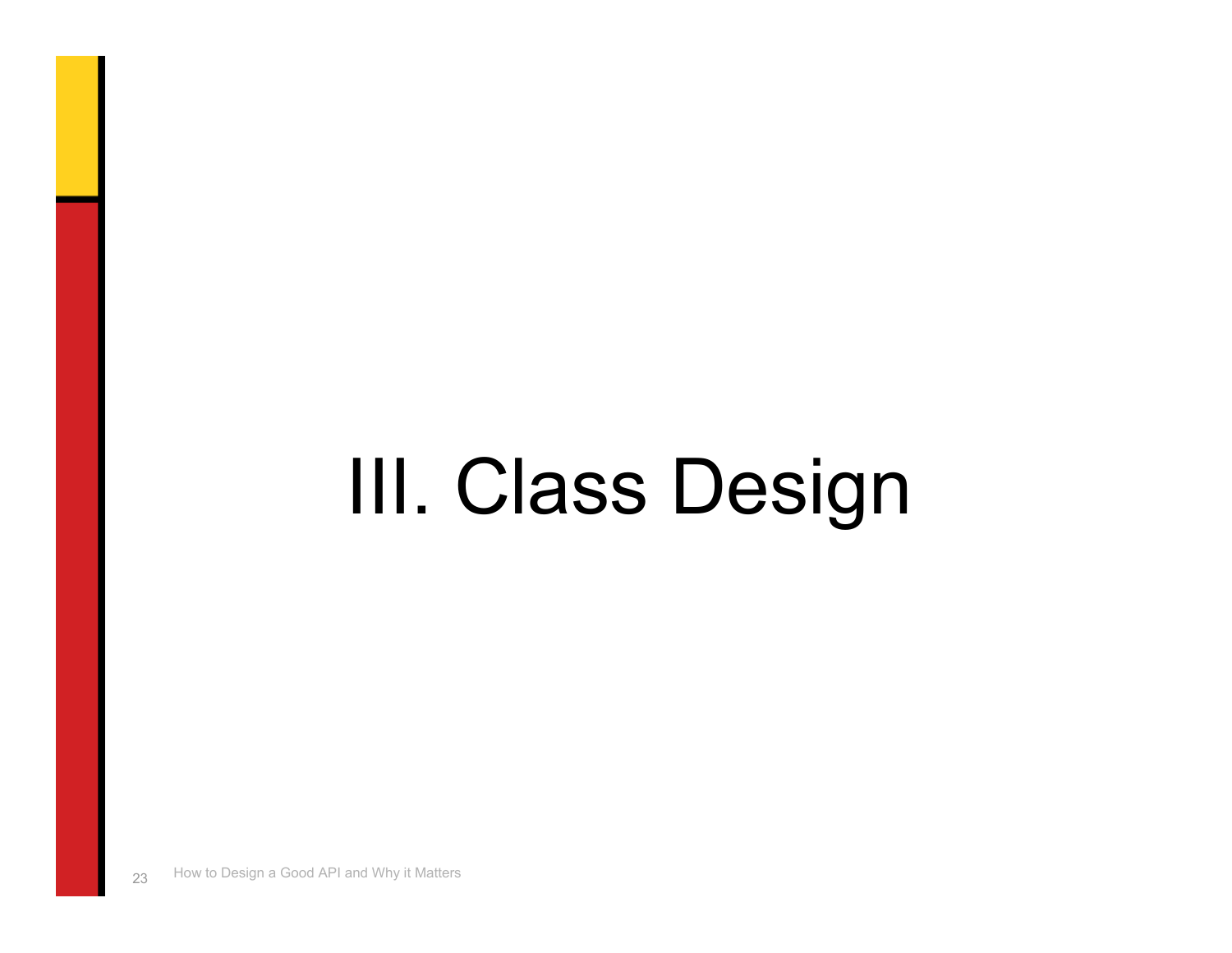#### **Minimize Mutability**

- Classes should be immutable unless there's a good reason to do otherwise
	- ─────── Advantages: simple, thread-safe, reusable
	- —<br>अन्तर्भवस्थानम् । Disadvantage: separate object for each value
- If mutable, keep state-space small, well-defined
	- ─────── Make clear when it's legal to call which method
- Bad: **Date**, **Calendar** Good: **TimerTask**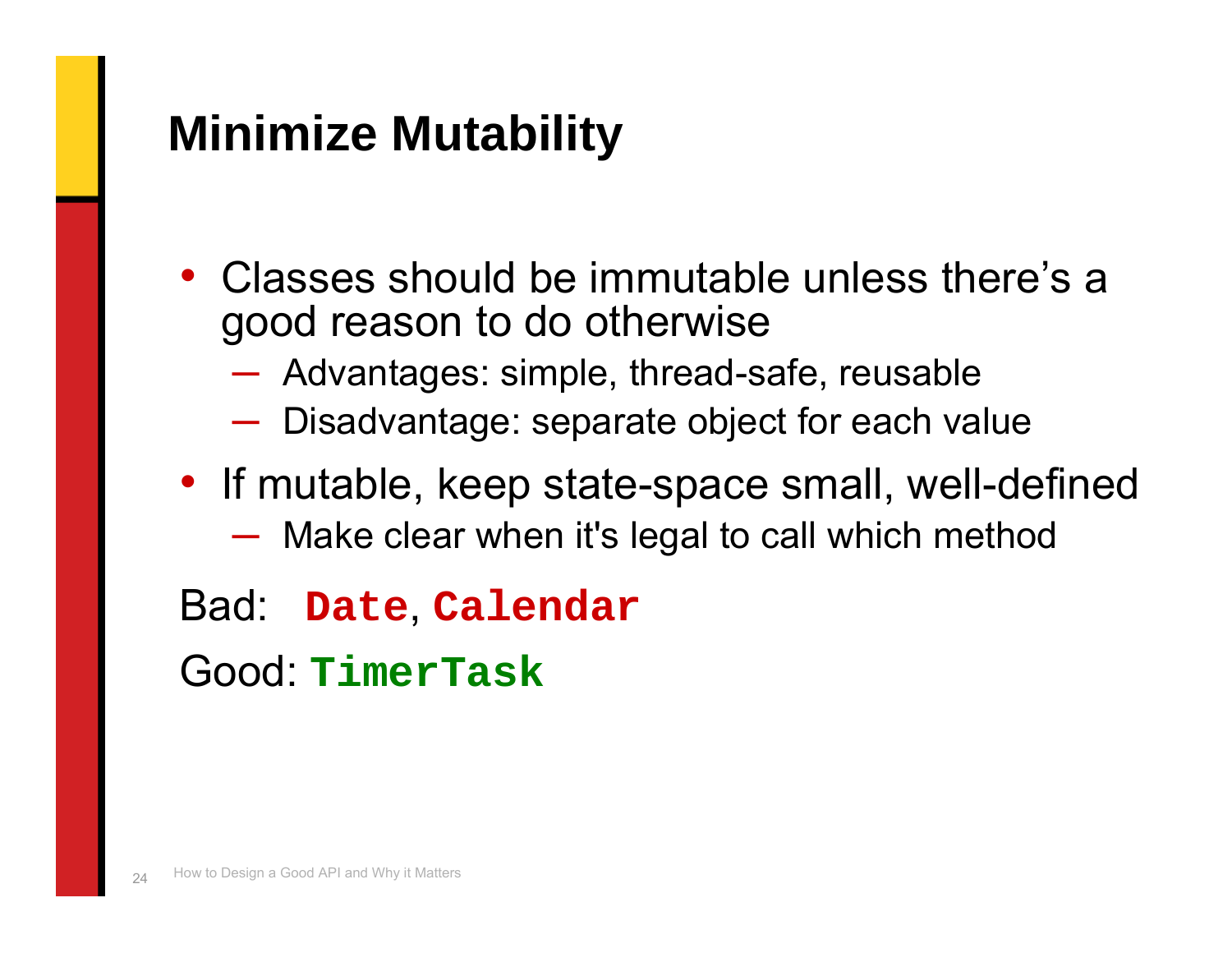#### **Subclass Only Where It Makes Sense**

- Subclassing implies substitutability (Liskov)
	- ───────  $-$  Subclass only when is-a relationship exists
	- ─────── Otherwise, use composition
- Public classes should not subclass other public classes for ease of implementation
- Bad: **Properties extends Hashtable Stack extends Vector**
- Good: **Set extends Collection**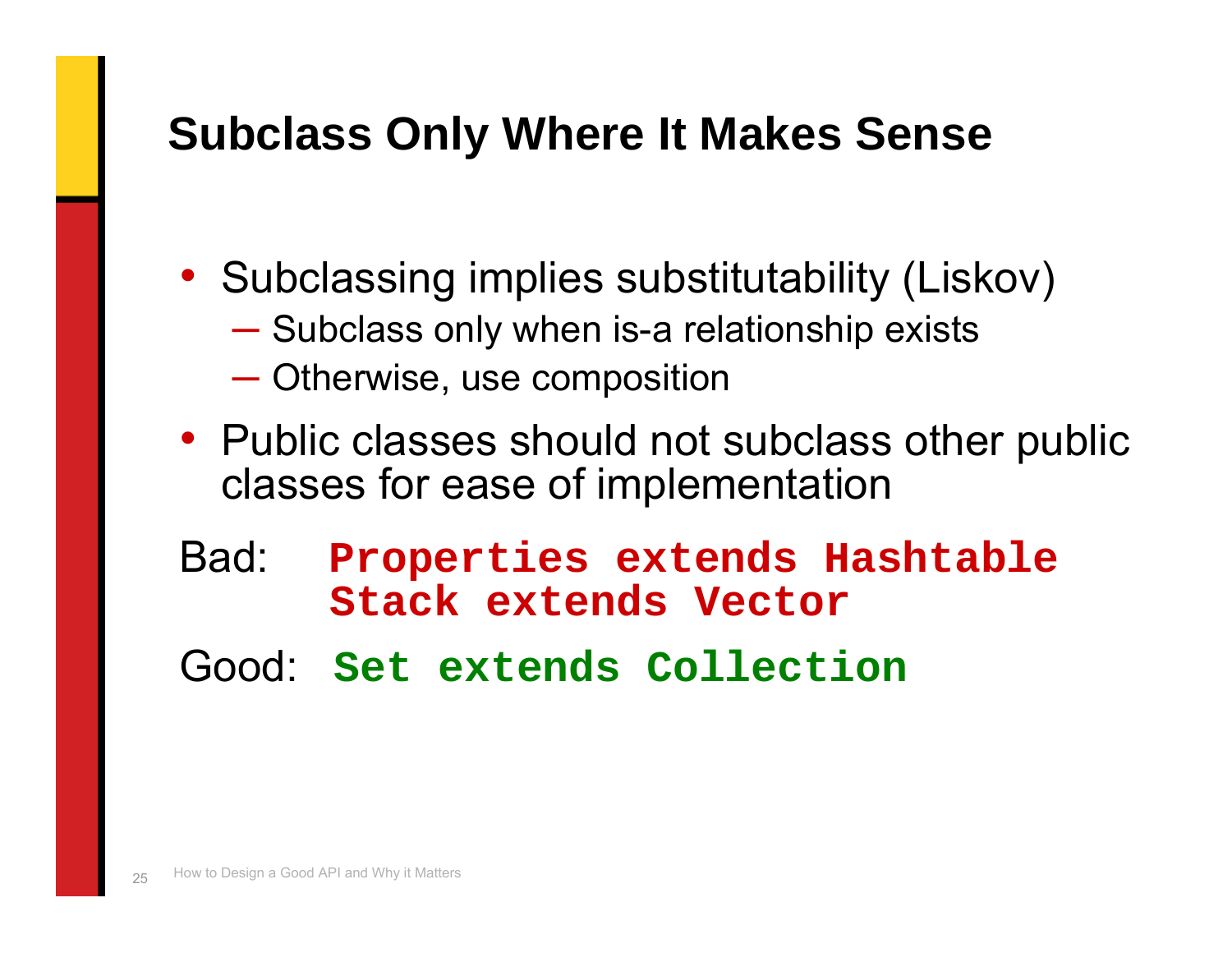#### **Design and Document for Inheritance or Else Prohibit it**

- Inheritance violates encapsulation (Snyder, '86)
	- ─────── Subclass sensitive to implementation details of superclass
- If you allow subclassing, document *self-use* ─ How do methods use one another?
- Conservative policy: all concrete classes final

Bad: Many concrete classes in J2SE libraries Good: **AbstractSet**, **AbstractMap**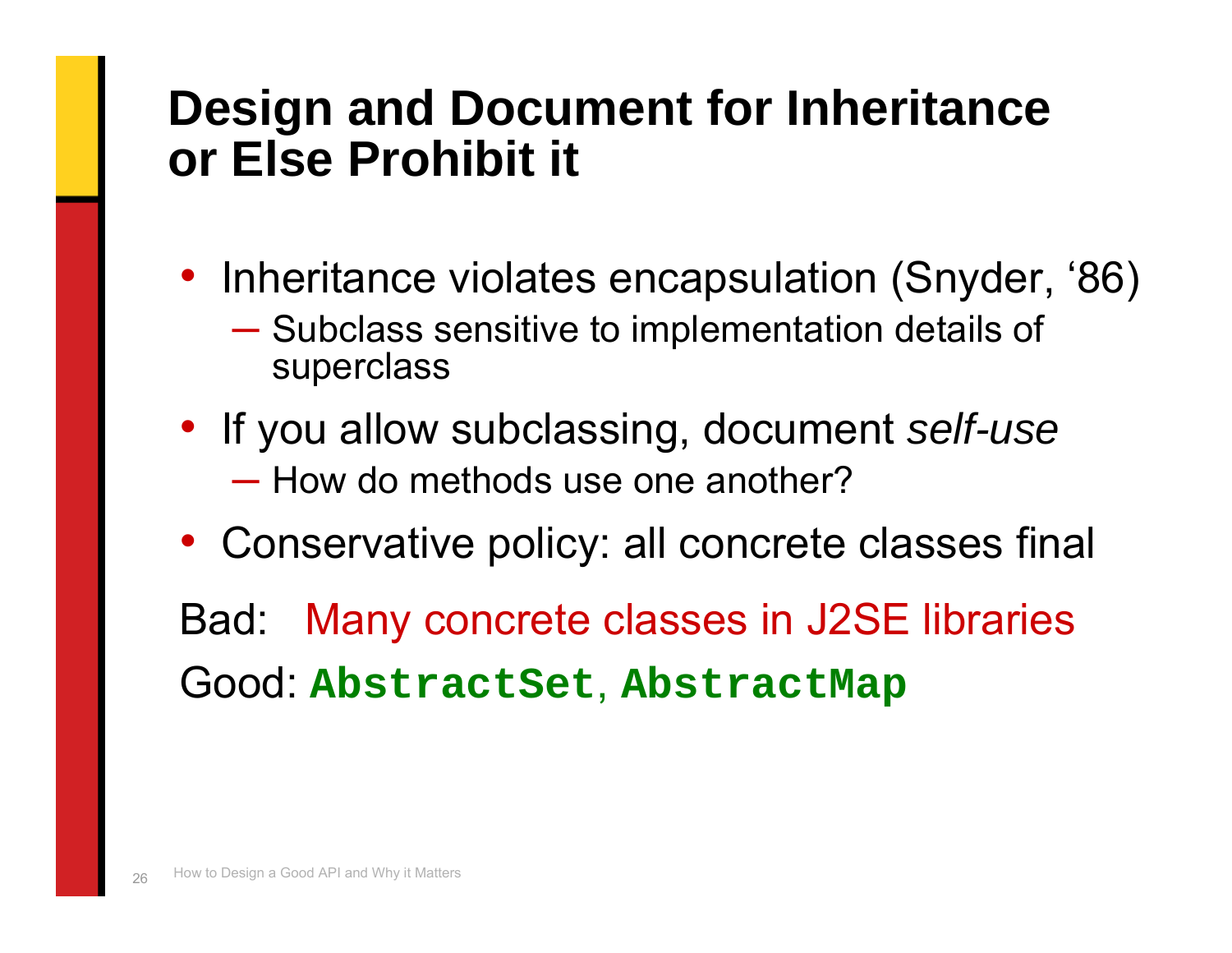# IV. Method Design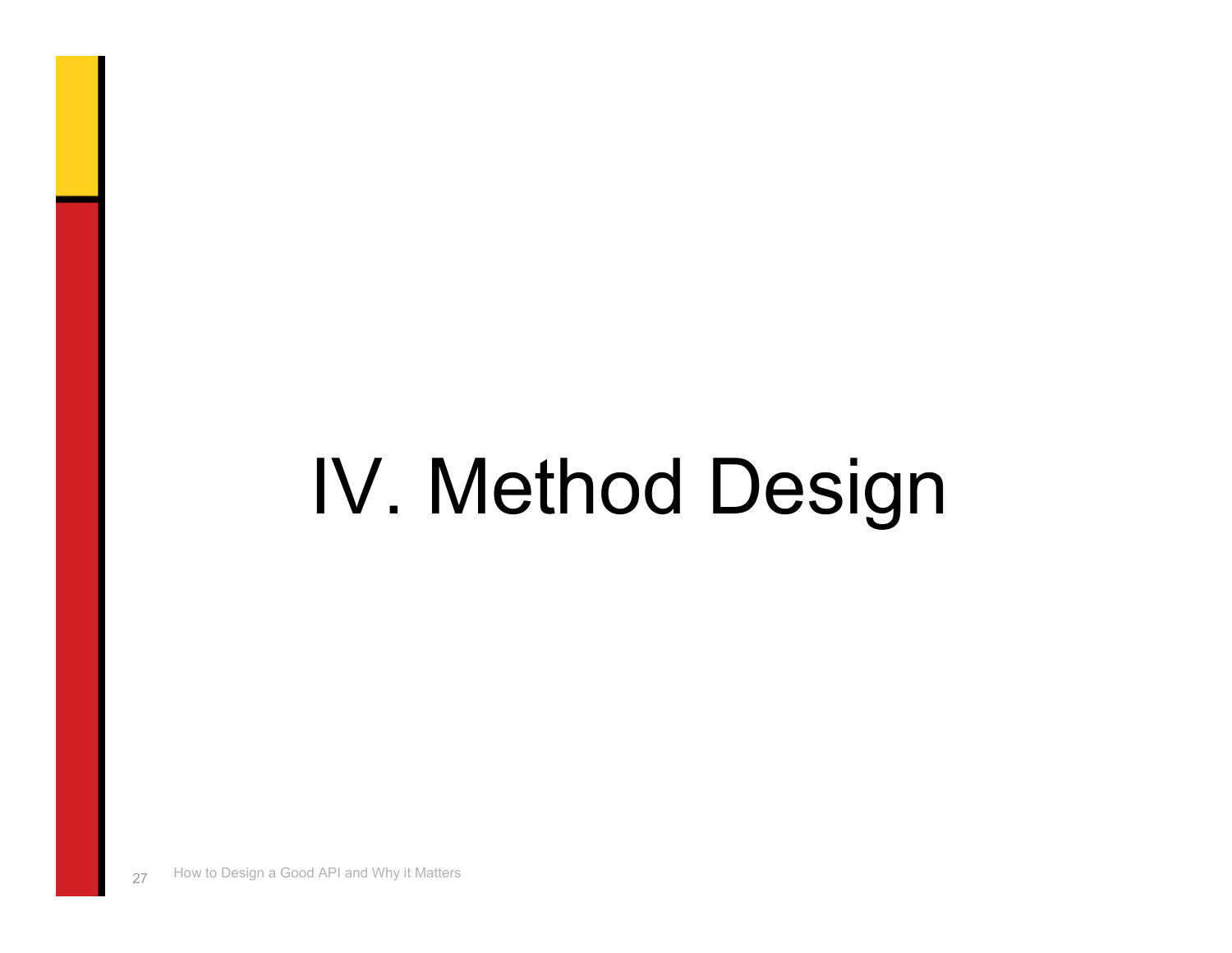#### **Don't Make the Client Do Anything the Module Could Do**

- Reduce need for **boilerplate code**
	- ───────  $\blacksquare$  Generally done via cut-and-paste
	- $\mathcal{L}^{\text{max}}_{\text{max}}$ Ugly, annoying, and error-prone

```
import org.w3c.dom.*;
import java.io.*;
import javax.xml.transform.*;
import javax.xml.transform.dom.*;
import javax.xml.transform.stream.*;
// DOM code to write an XML document to a specified output stream.
static final void writeDoc(Document doc, OutputStream out)throws IOException{
  try {
    Transformer t = TransformerFactory.newInstance().newTransformer();
    t.setOutputProperty(OutputKeys.DOCTYPE_SYSTEM, doc.getDoctype().getSystemId());
    t.transform(new DOMSource(doc), new StreamResult(out));
  } catch(TransformerException e) {
    throw new AssertionError(e); // Can't happen!
  }
}
```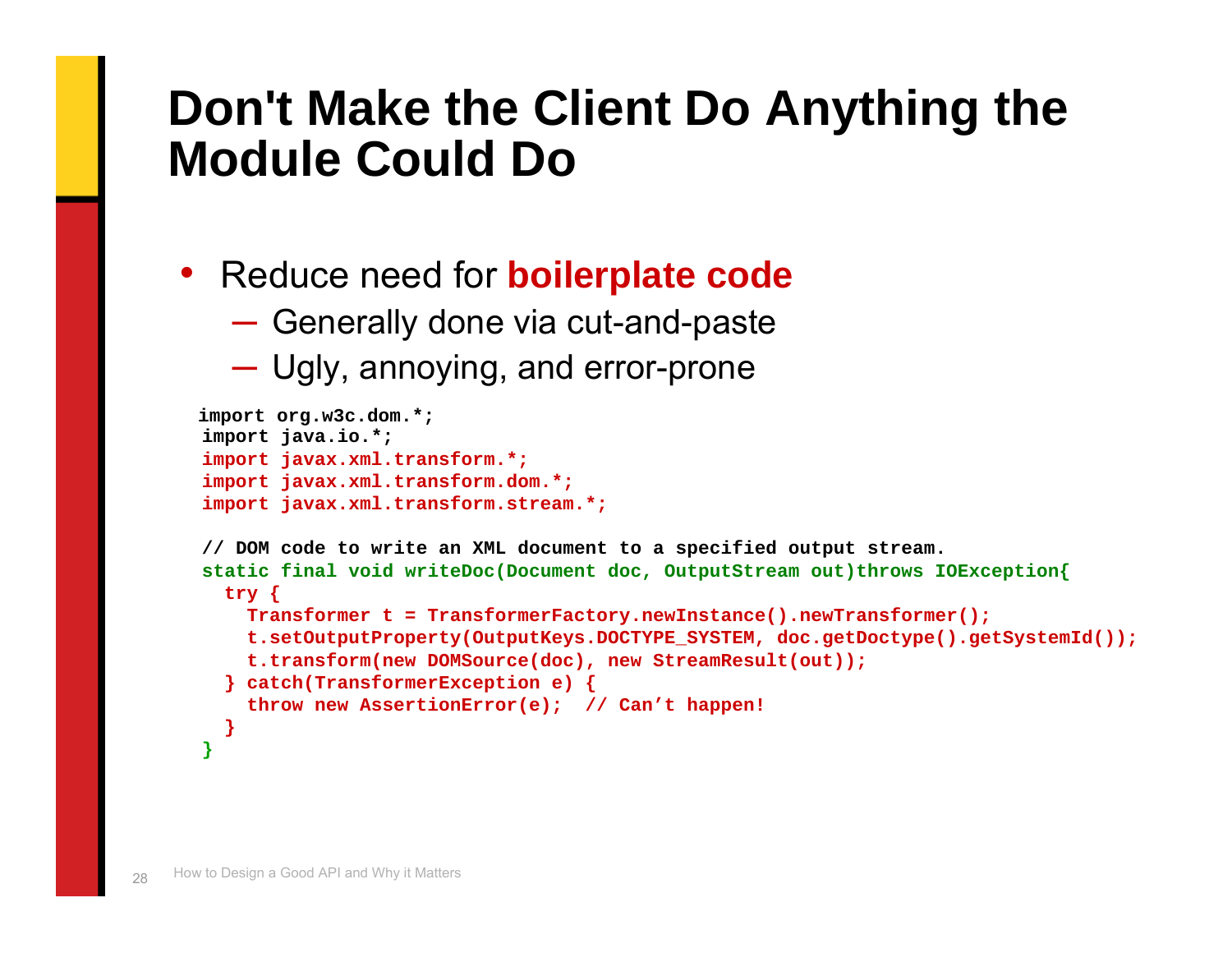#### **Don't Violate the Principle of Least Astonishment**

• User of API should not be surprised by behavior

- ──────  $\blacksquare$  It's worth extra implementation effort
- $\mathcal{L}^{\text{max}}_{\text{max}}$  $-$  It's even worth reduced performance

```
public class Thread implements Runnable {
 // Tests whether current thread has been interrupted.
 // Clears the interrupted status of current thread.
 public static boolean interrupted();
}
```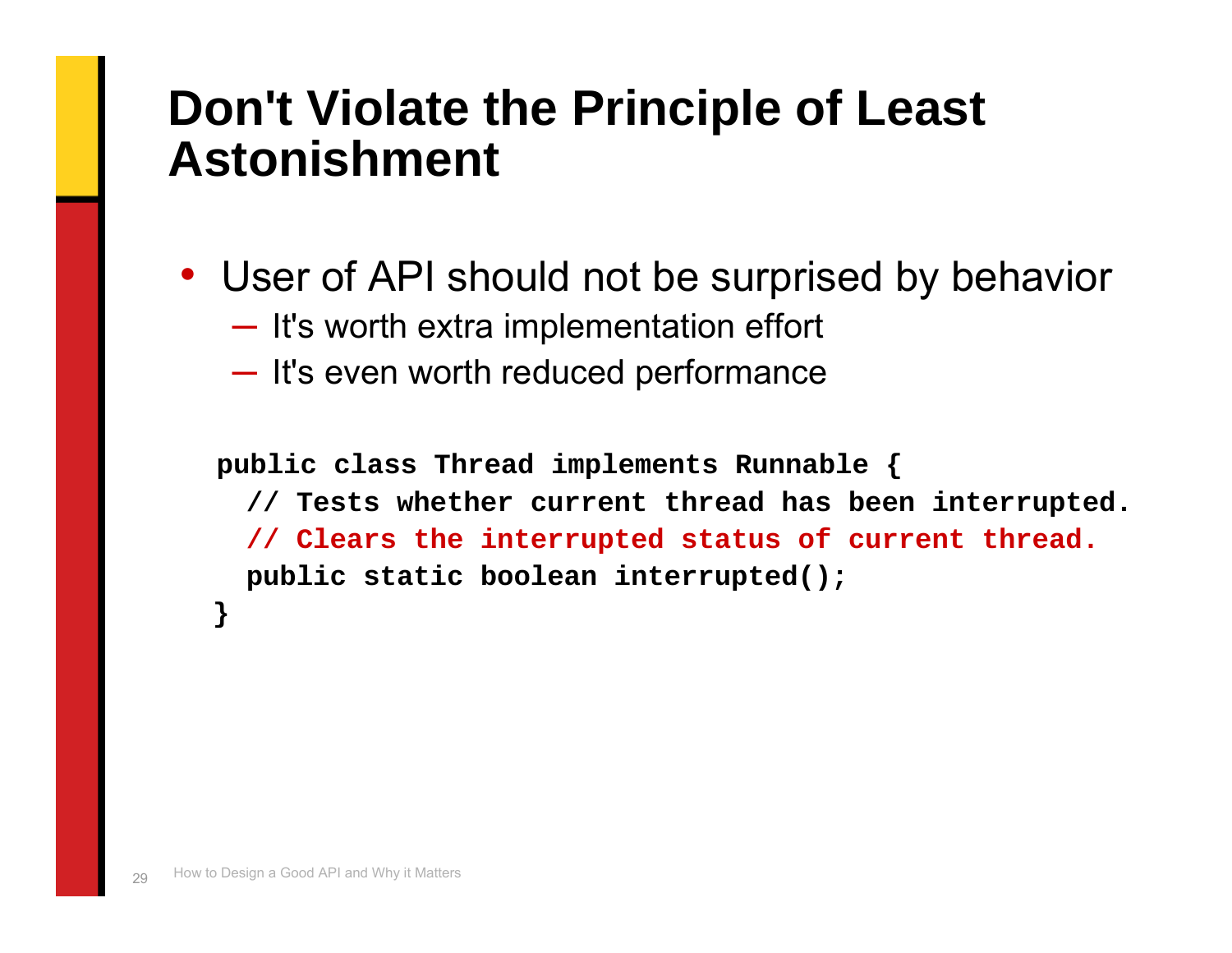#### **Fail Fast–Report Errors as Soon as Possible After They Occur**

- Compile time is best static typing, generics
- At runtime, first bad method invocation is best ─ Method should be *failure-atomic*

**// A Properties instance maps strings to strings public class Properties extends Hashtable { public Object put(Object key, Object value);**

**// Throws ClassCastException if this properties // contains any keys or values that are not strings public void save(OutputStream out, String comments);**

**}**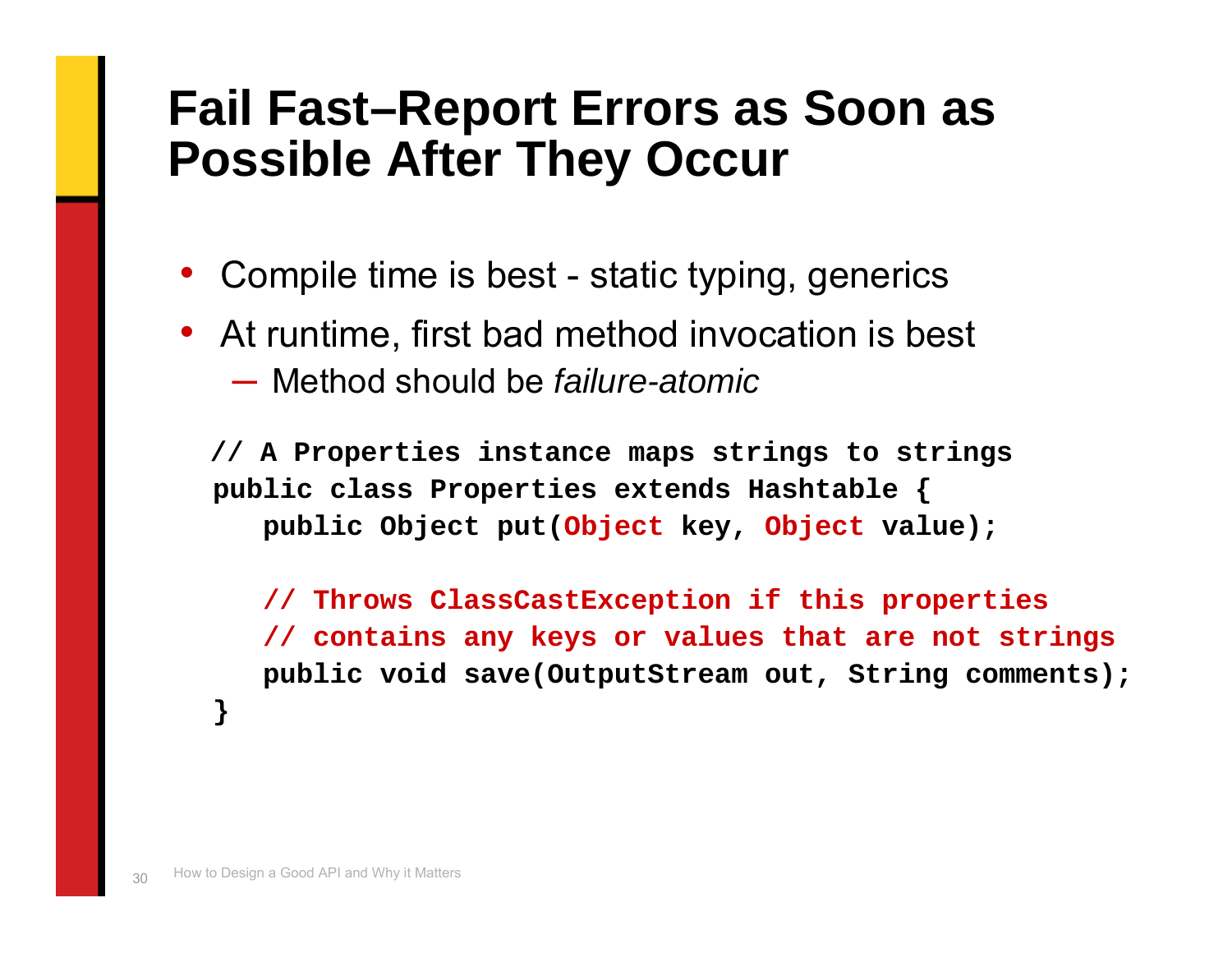#### **Provide Programmatic Access to All Data Available in String Form**

- Otherwise, clients will parse strings
	- ─ Painful for clients
	- ────── Worse, turns string format into de facto API

```
public class Throwable {
  public void printStackTrace(PrintStream s);
  public StackTraceElement[] getStackTrace(); // Since 1.4
}
public final class StackTraceElement {
  public String getFileName();
  public int getLineNumber();
  public String getClassName();
  public String getMethodName();
  public boolean isNativeMethod();
```
**}**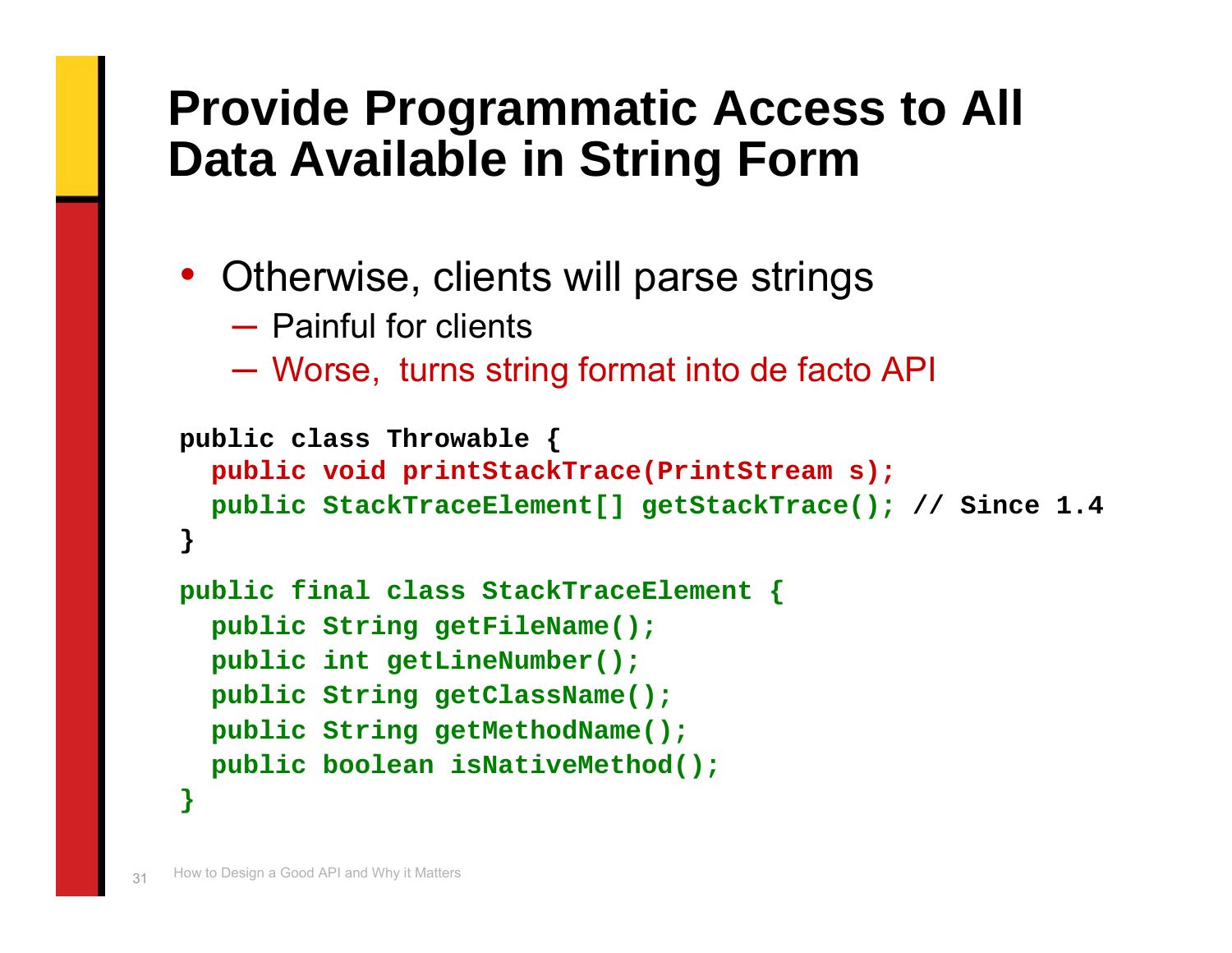#### **Overload With Care**

- Avoid *ambiguous overloadings*
	- —<br>अन्तर्भवस्थानम्<br>अन्तर्भवस्थानस् Multiple overloadings applicable to same actuals
	- ────── Conservative: no two with same number of args
- Just because you can doesn't mean you should ─ Often better to use a different name
- If you must provide ambiguous overloadings, ensure same behavior for same arguments

**public TreeSet(Collection c); // Ignores order public TreeSet(SortedSet s); // Respects order**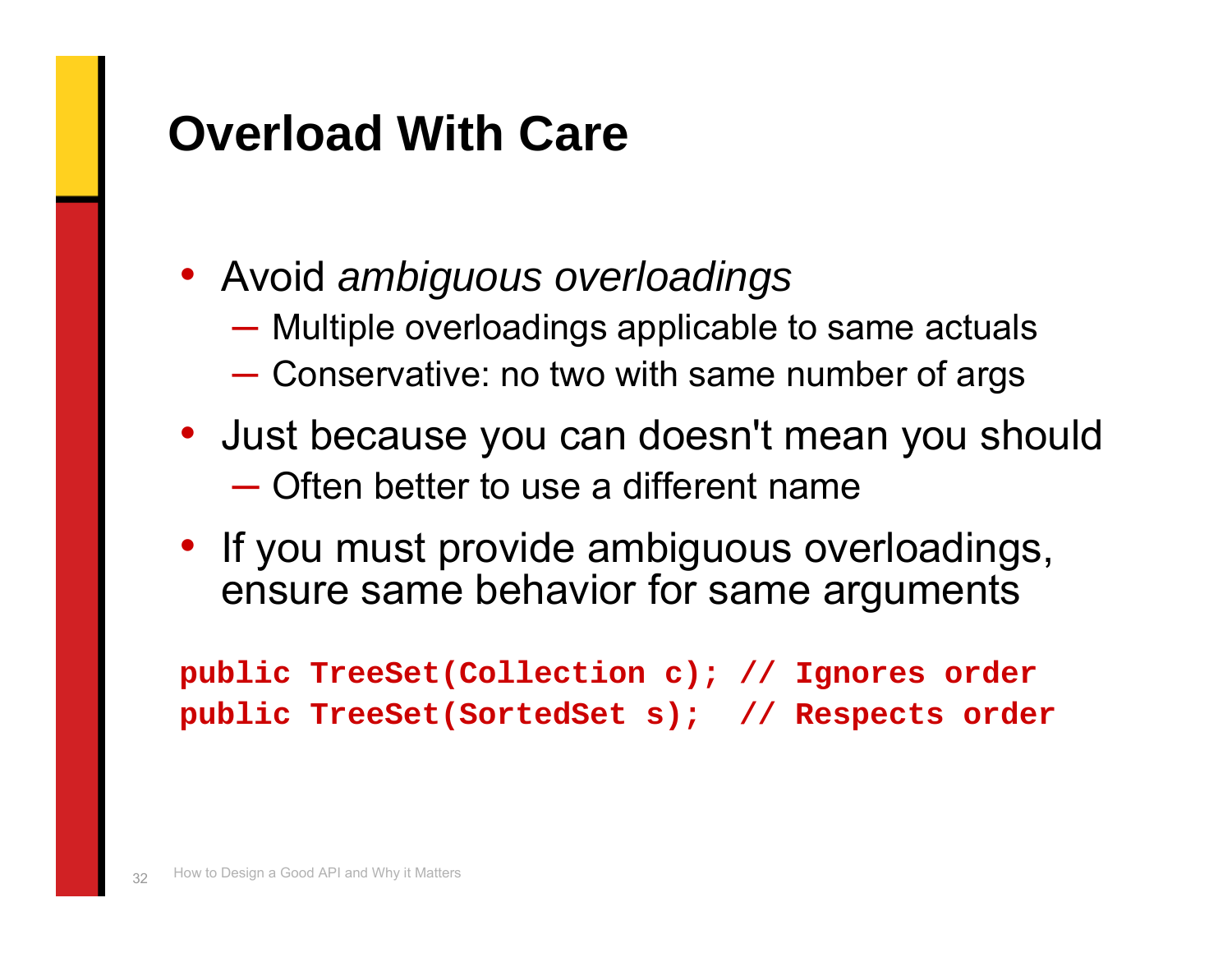#### **Use Appropriate Parameter and Return Types**

- Favor interface types over classes for input
	- ─ Provides flexibility, performance
- Use most specific possible input parameter type
	- ─ Moves error from runtime to compile time
- Don't use string if a better type exists
	- ─ Strings are cumbersome, error-prone, and slow
- Don't use floating point for monetary values
	- ─ Binary floating point causes inexact results!
- Use **double** (64 bits) rather than **float** (32 bits)
	- ─ Precision loss is real, performance loss negligible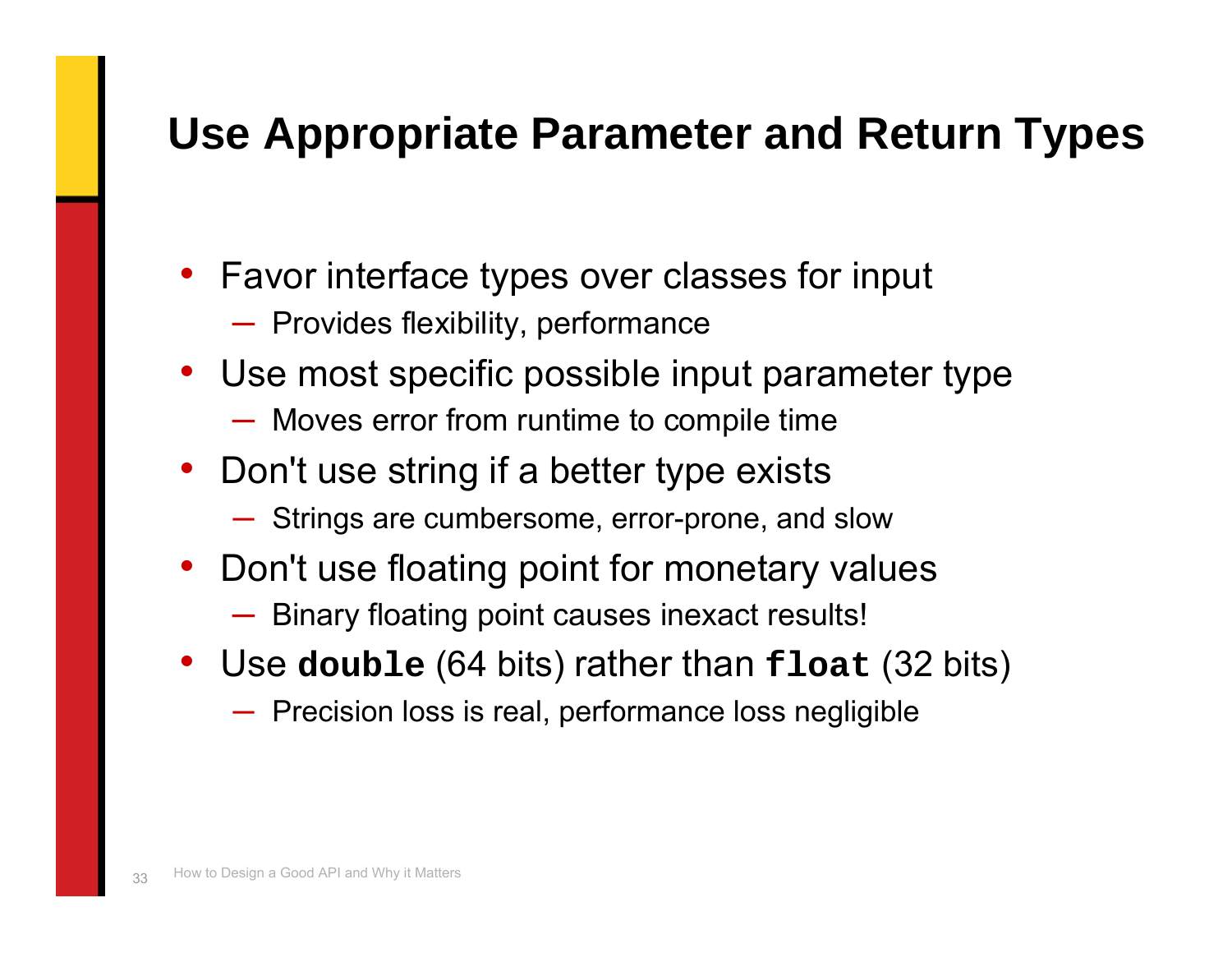#### **Use Consistent Parameter Ordering Across Methods**

• Especially important if parameter types identical

**#include <string.h> char \*strcpy (char \*dest, char \*src); void bcopy (void \*src, void \*dst, int n);**

**java.util.Collections** – first parameter always collection to be modified or queried

**java.util.concurrent** – time always specified as **long delay, TimeUnit unit**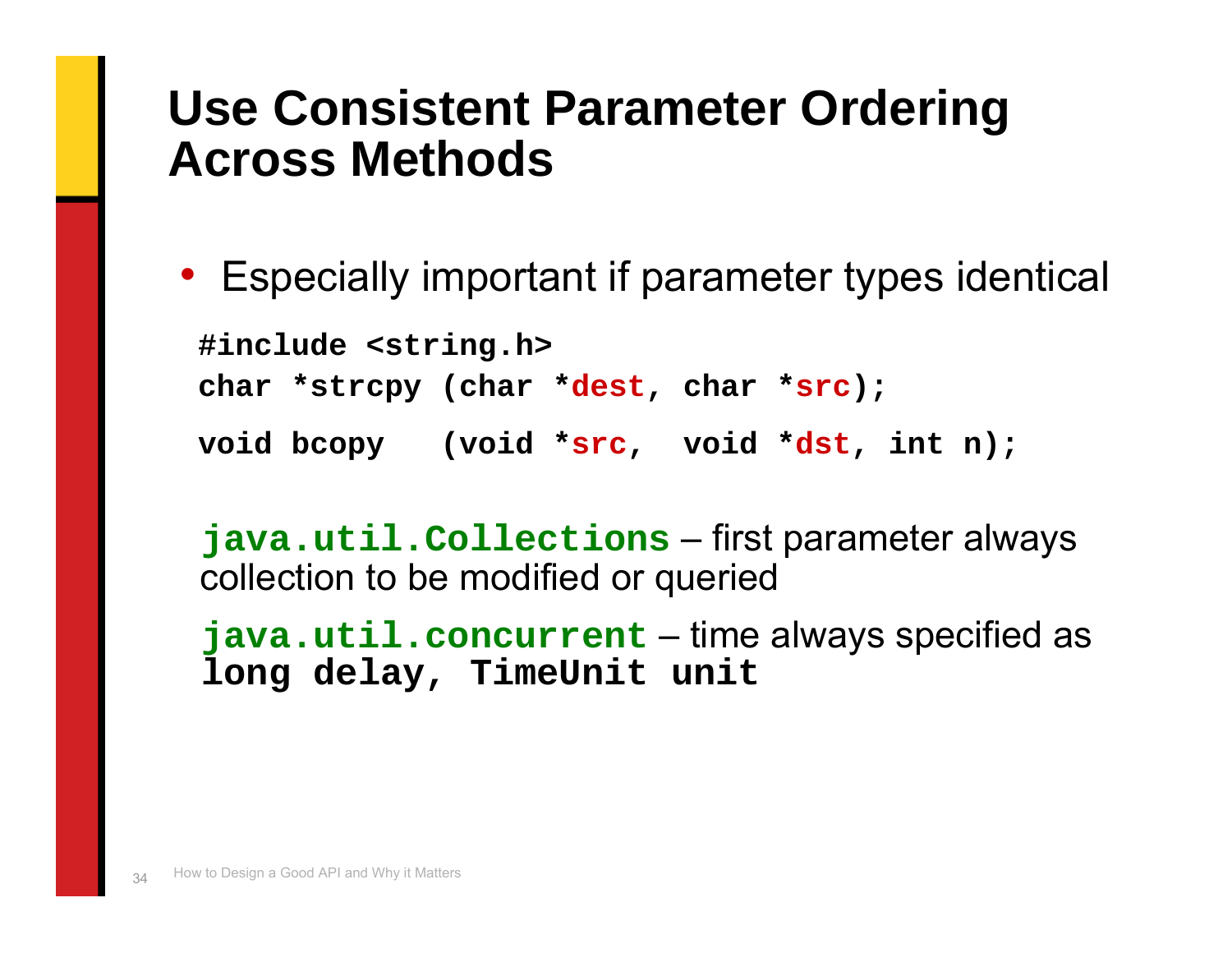#### **Avoid Long Parameter Lists**

- Three or fewer parameters is ideal
	- ─ More and users will have to refer to docs
- Long lists of identically typed params harmful
	- —<br>अन्तर्भवस्थानम् । — Programmers transpose parameters by mistake
	- ─────── — Programs still compile, run, but misbehave!
- Two techniques for shortening parameter lists
	- ─────── — Break up method
	- $\mathcal{L}^{\text{max}}_{\text{max}}$ Create helper class to hold parameters

**// Eleven parameters including four consecutive ints HWND CreateWindow(LPCTSTR lpClassName, LPCTSTR lpWindowName, DWORD dwStyle, int x, int y, int nWidth, int nHeight, HWND hWndParent, HMENU hMenu, HINSTANCE hInstance, LPVOID lpParam);**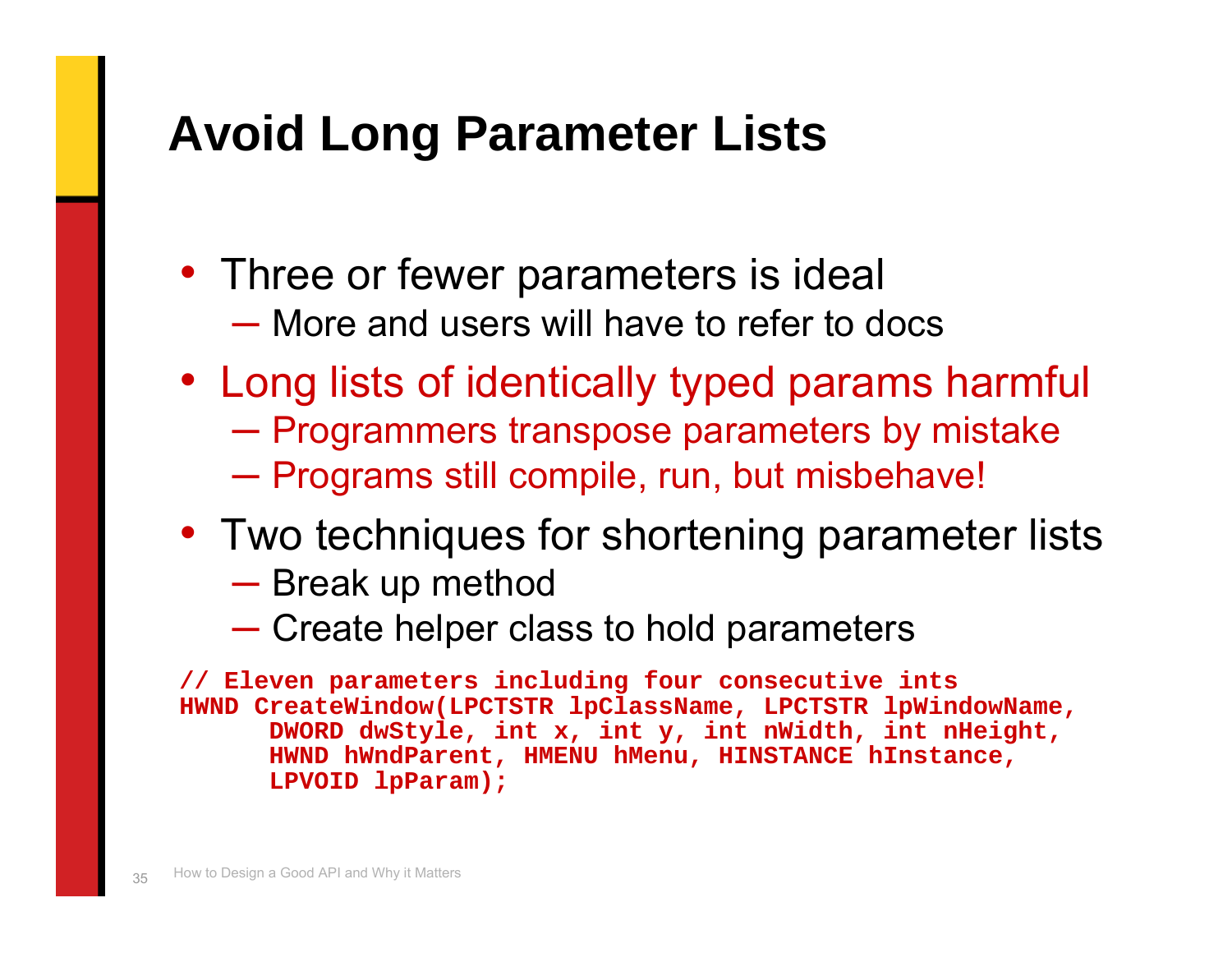#### **Avoid Return Values that Demand Exceptional Processing**

• return zero-length array or empty collection, not **null**

```
package java.awt.image;
public interface BufferedImageOp {
  // Returns the rendering hints for this operation,
  // or null if no hints have been set.
  public RenderingHints getRenderingHints();
}
```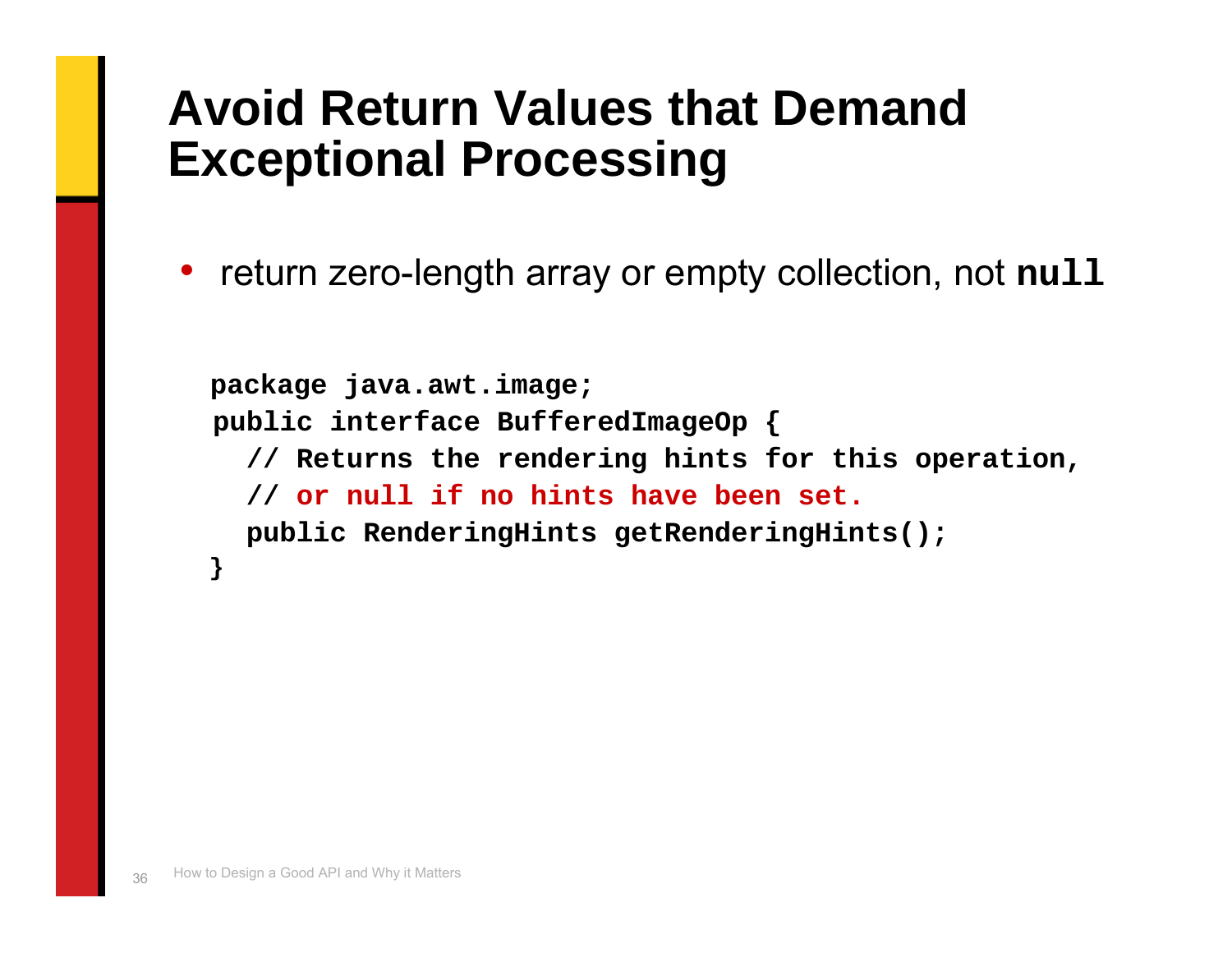## V. Exception Design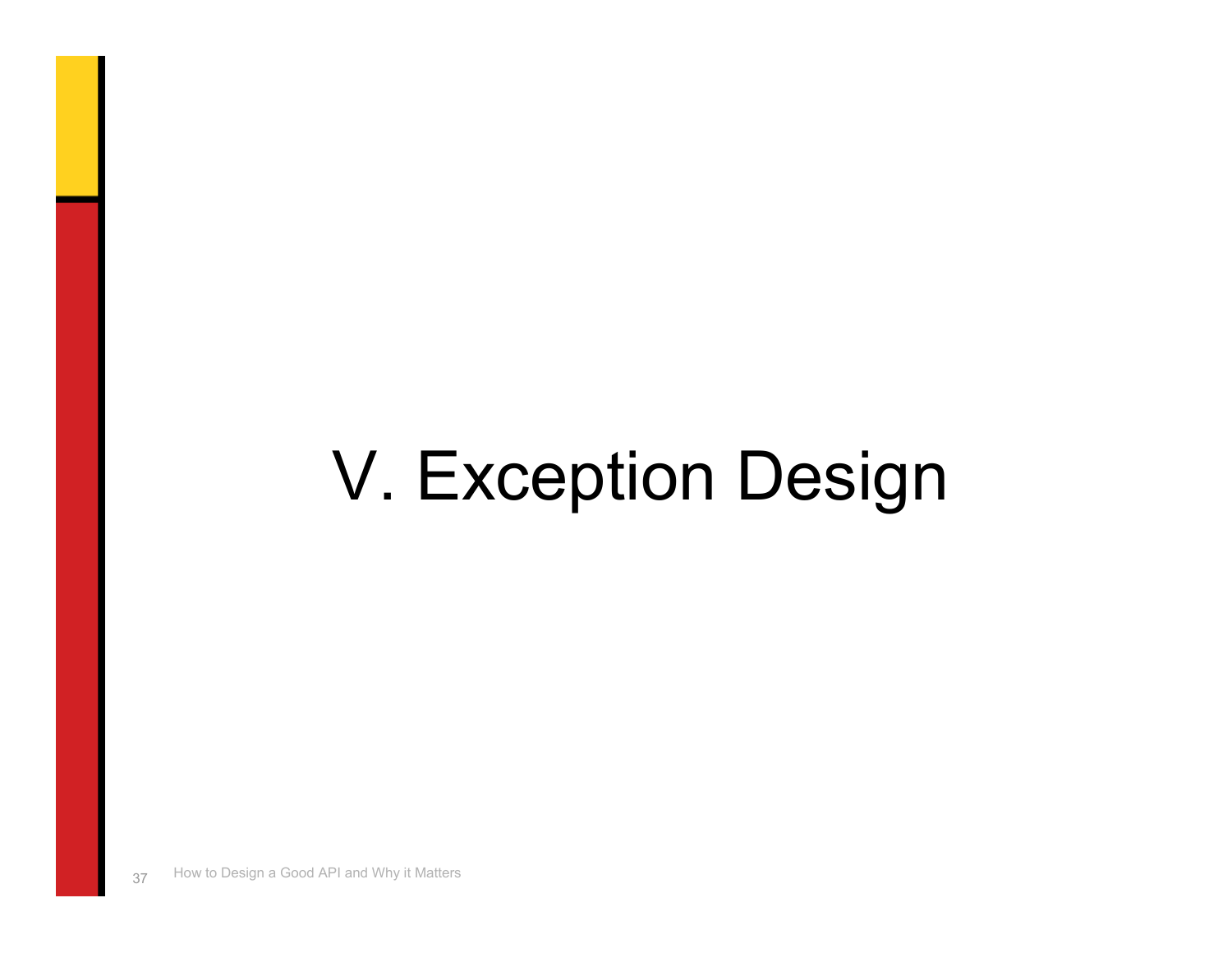#### **Throw Exceptions to Indicate Exceptional Conditions**

• Don't force client to use exceptions for control flow

```
private byte[] a = new byte[BUF_SIZE];
void processBuffer (ByteBuffer buf) {
  try {
    while (true) {
      buf.get(a);
      processBytes(tmp, BUF_SIZE);
    }
  } catch (BufferUnderflowException e) {
    int remaining = buf.remaining();
    buf.get(a, 0, remaining);
    processBytes(bufArray, remaining);
  }
}
```
•Conversely, don't fail silently

**ThreadGroup.enumerate(Thread[] list)**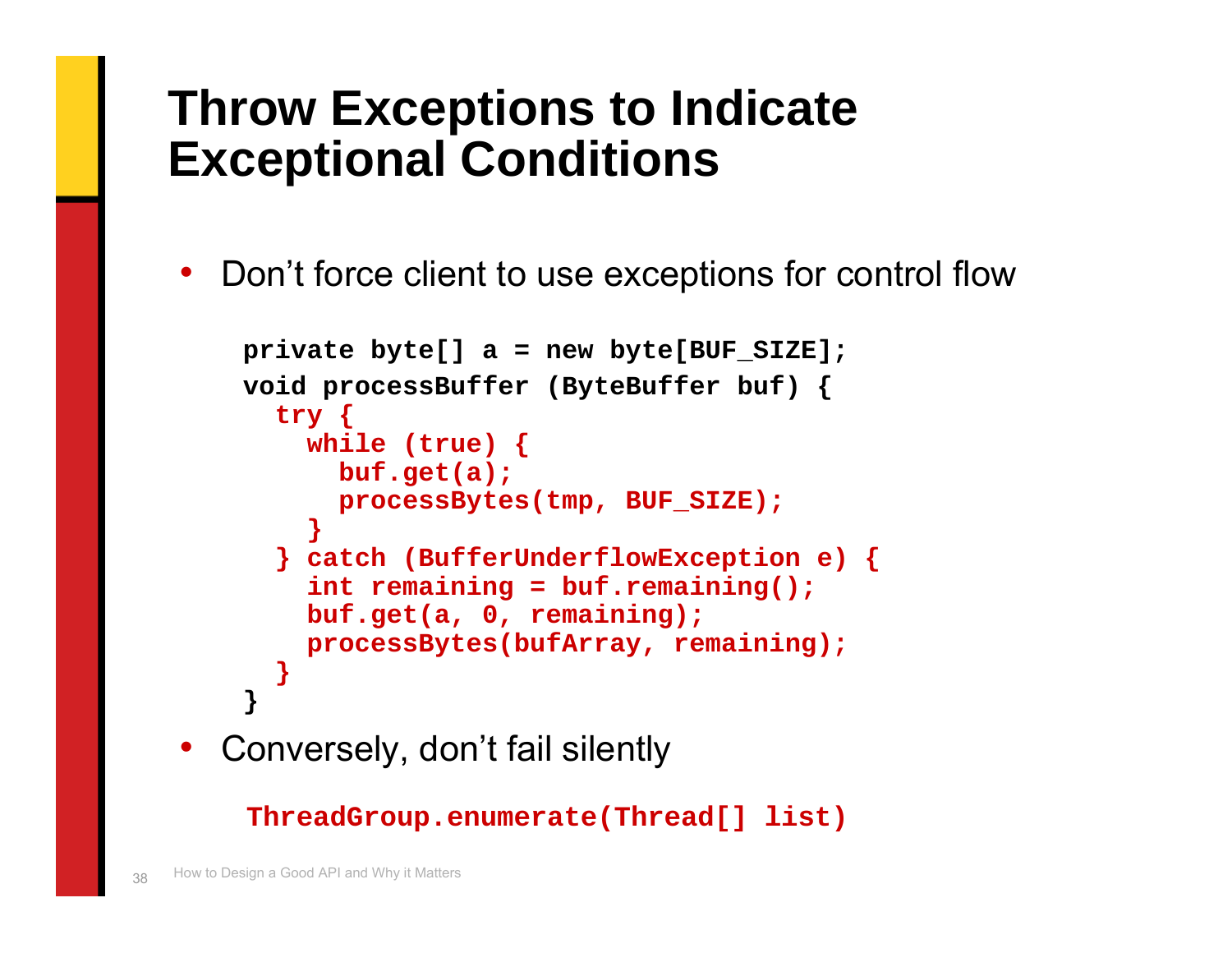#### **Favor Unchecked Exceptions**

- Checked client must take recovery action
- Unchecked programming error
- Overuse of checked exceptions causes boilerplate

```
try {
    Foo f = (Foo) super.clone();
    ....} catch (CloneNotSupportedException e) { 
    // This can't happen, since we're Cloneable
    throw new AssertionError();
}
```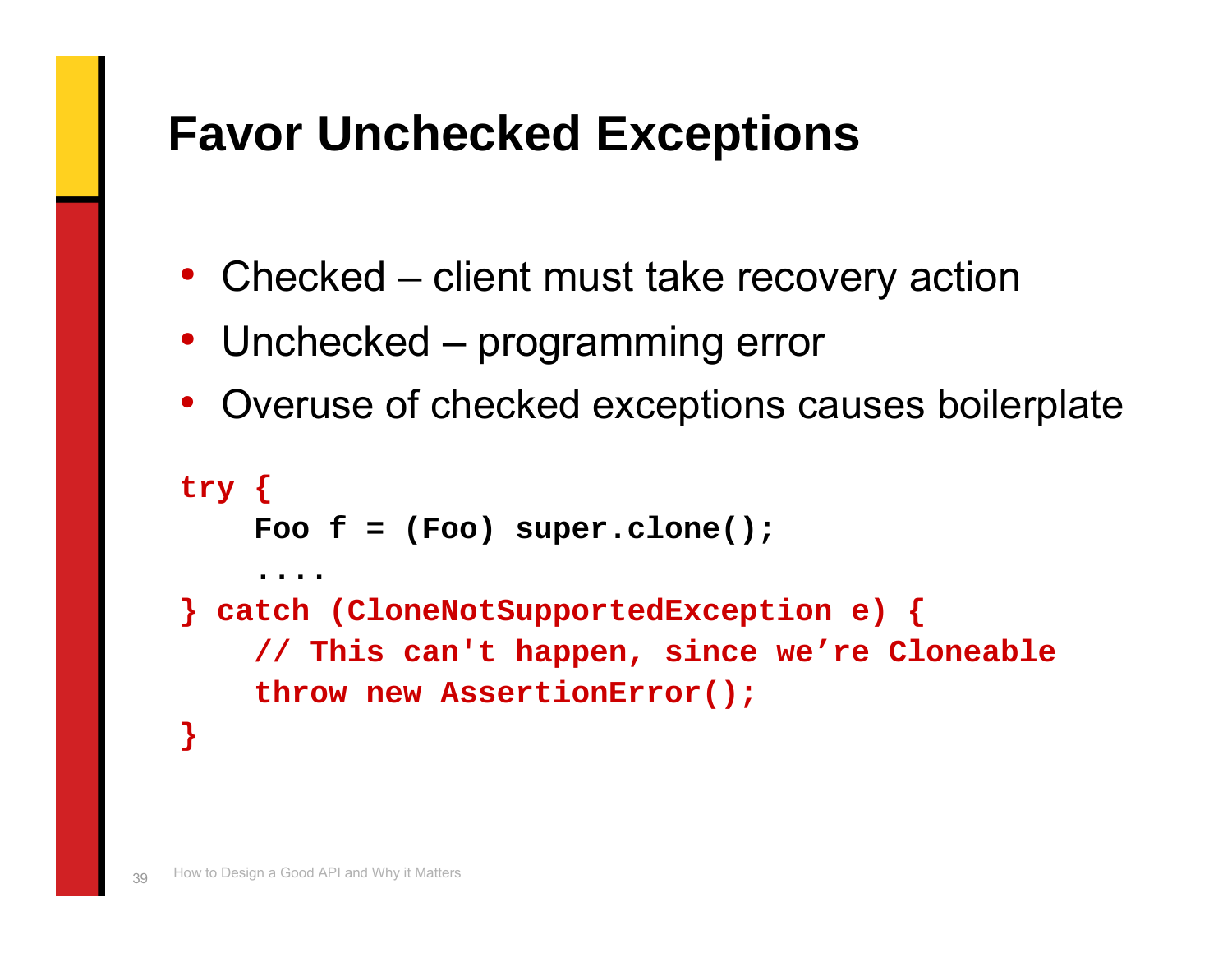#### **Include Failure-Capture Information in Exceptions**

- Allows diagnosis and repair or recovery
- For unchecked exceptions, message suffices
- For checked exceptions, provide accessors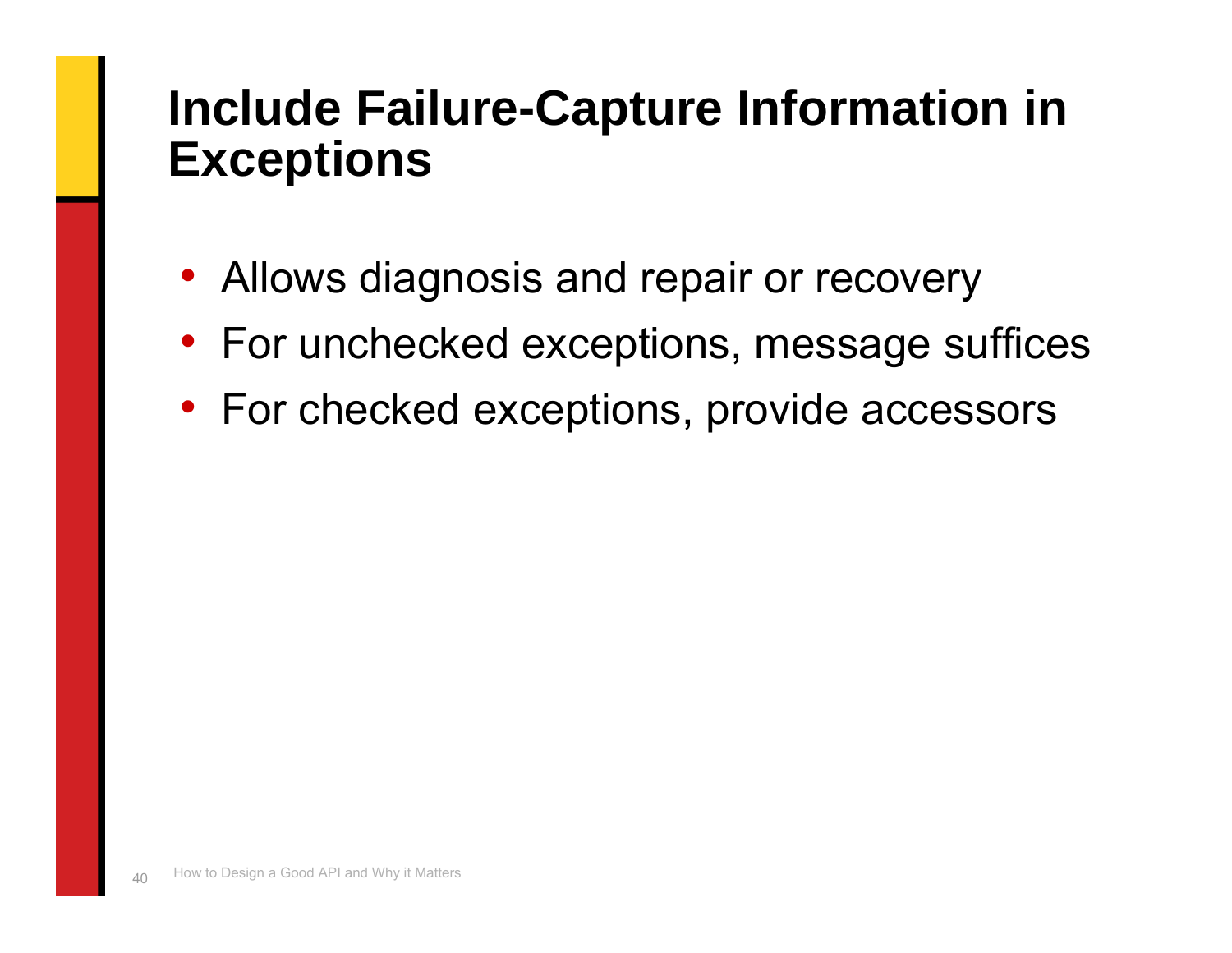## VI. Refactoring API Designs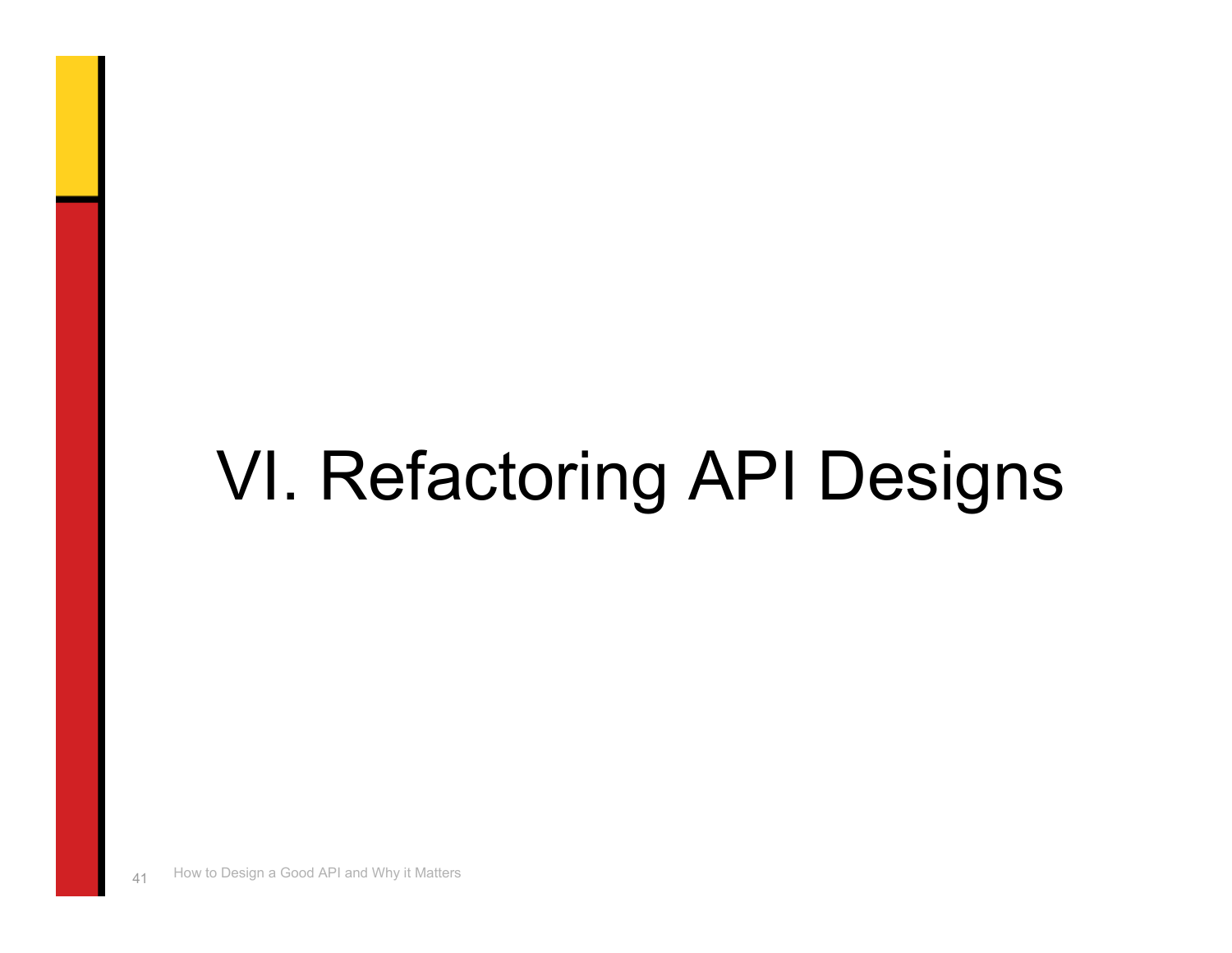#### **1. Sublist Operations in Vector**

```
public class Vector {
    public int indexOf(Object elem, int index);
    public int lastIndexOf(Object elem, int index);
    ...}
```
- $\bullet$ Not very powerful - supports only search
- Hard too use without documentation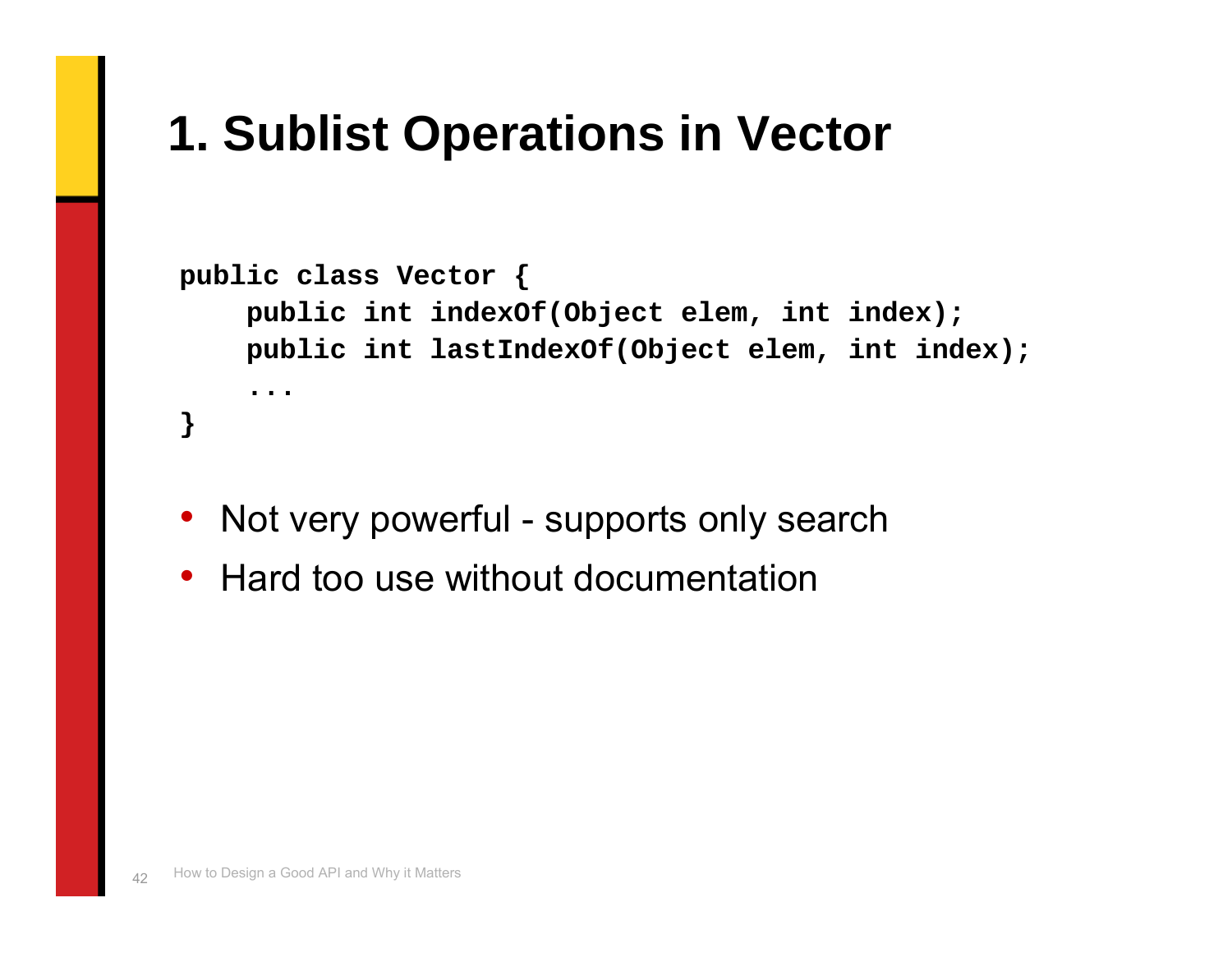### **Sublist Operations Refactored**

```
public interface List {
    List subList(int fromIndex, int toIndex);
    ...}
```
- Extremely powerful supports *all* operations
- Use of interface reduces conceptual weight  $\mathcal{L}^{\text{max}}_{\text{max}}$ — High power-to-weight ratio
- Easy to use without documentation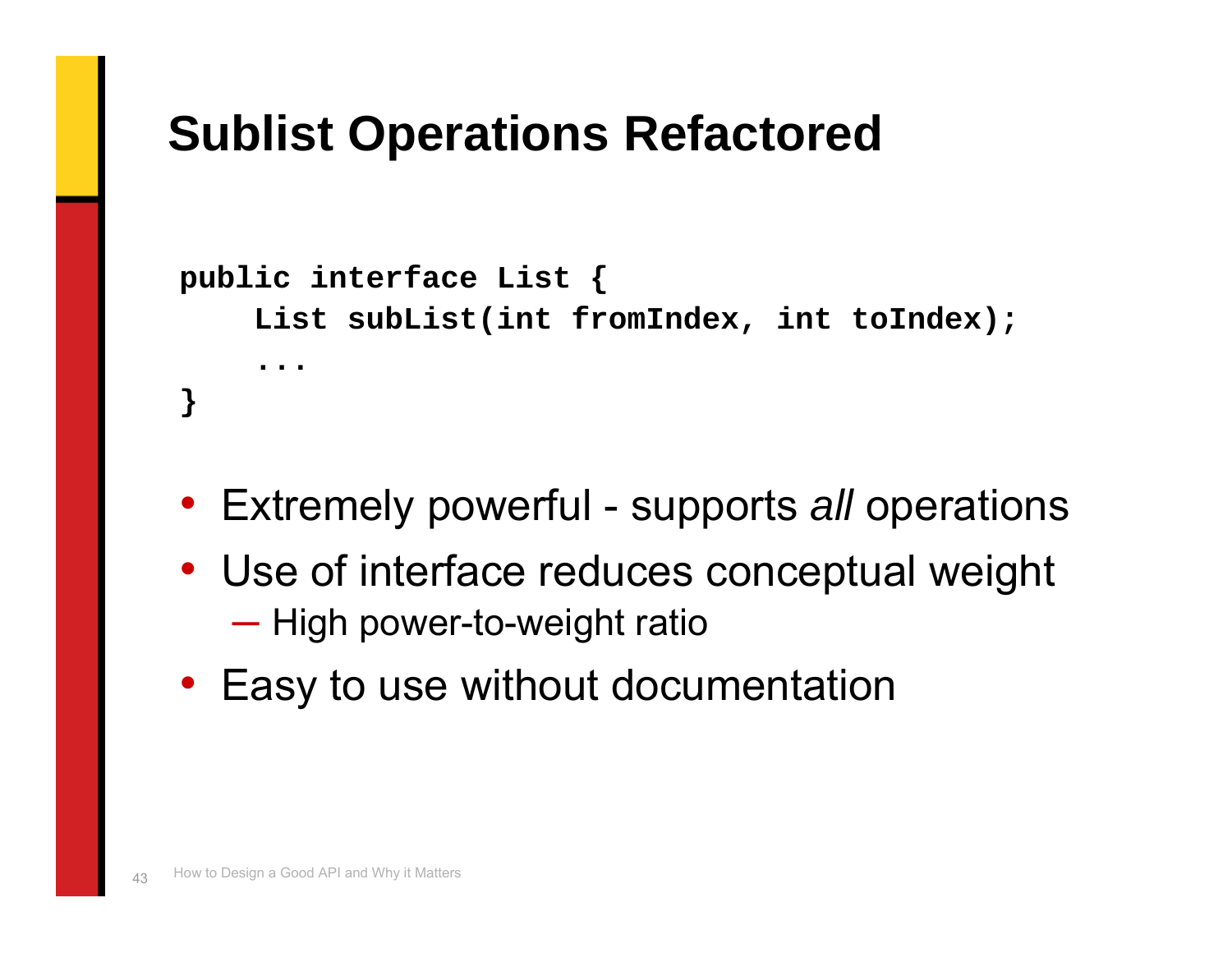#### **2. Thread-Local Variables**

**// Broken - inappropriate use of String as capability. // Keys constitute a shared global namespace. public class ThreadLocal { private ThreadLocal() { } // Non-instantiable**

**// Sets current thread's value for named variable. public static void set(String key, Object value);**

**// Returns current thread's value for named variable. public static Object get(String key);**

**}**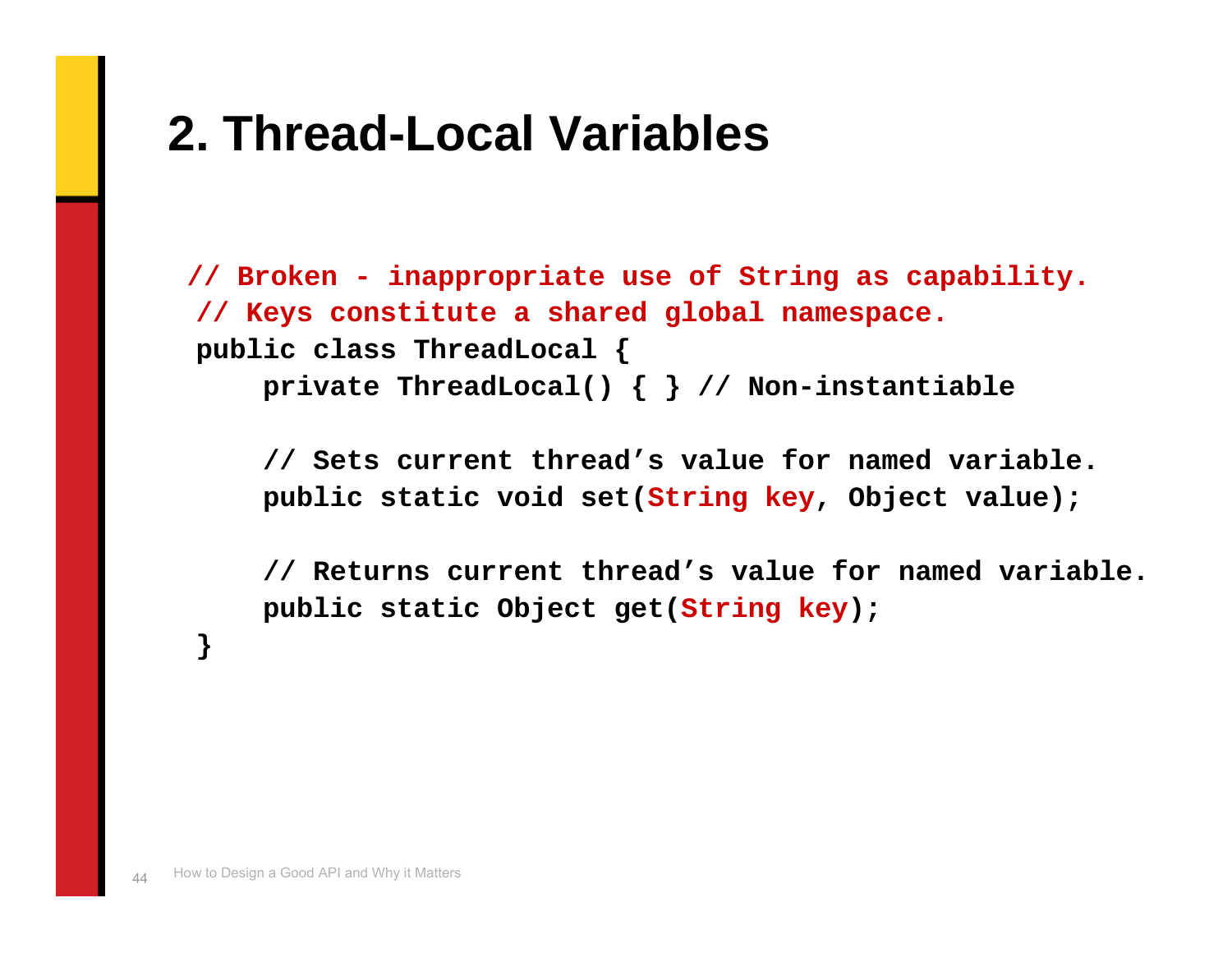#### **Thread-Local Variables Refactored (1)**

```
public class ThreadLocal {
    private ThreadLocal() { } // Noninstantiable
    public static class Key { Key() { } }
    // Generates a unique, unforgeable key
    public static Key getKey() { return new Key(); }
    public static void set(Key key, Object value);
    public static Object get(Key key);
}
```
#### • Works, but requires boilerplate code to use **static ThreadLocal.Key serialNumberKey = ThreadLocal.getKey(); ThreadLocal.set(serialNumberKey, nextSerialNumber()); System.out.println(ThreadLocal.get(serialNumberKey));**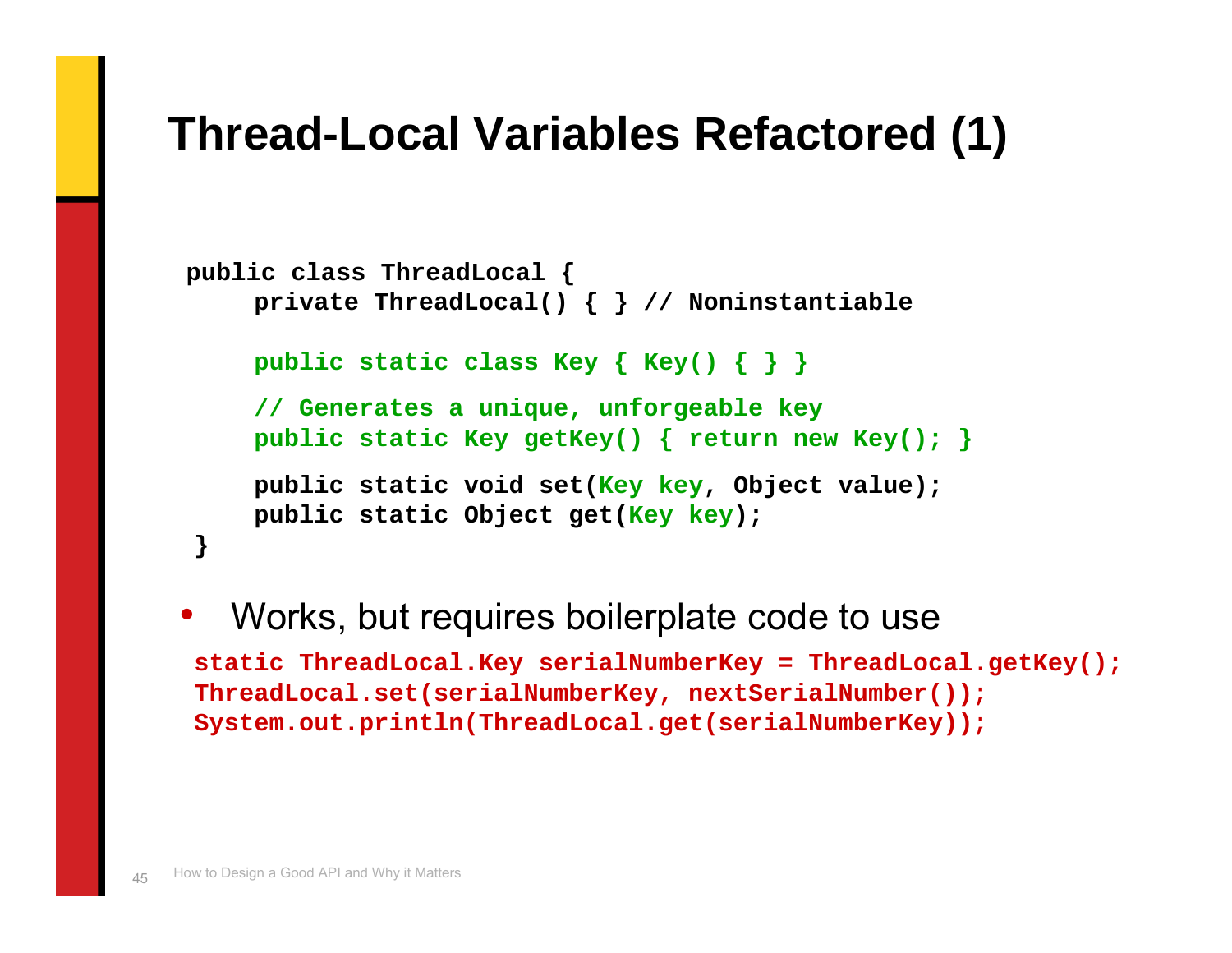#### **Thread-Local Variables Refactored (2)**

```
public class ThreadLocal {
   public ThreadLocal() { }
   public void set(Object value);
   public Object get();
}
```
•Removes clutter from API and client code

```
static ThreadLocal serialNumber = new ThreadLocal();
serialNumber.set(nextSerialNumber());
System.out.println(serialNumber.get());
```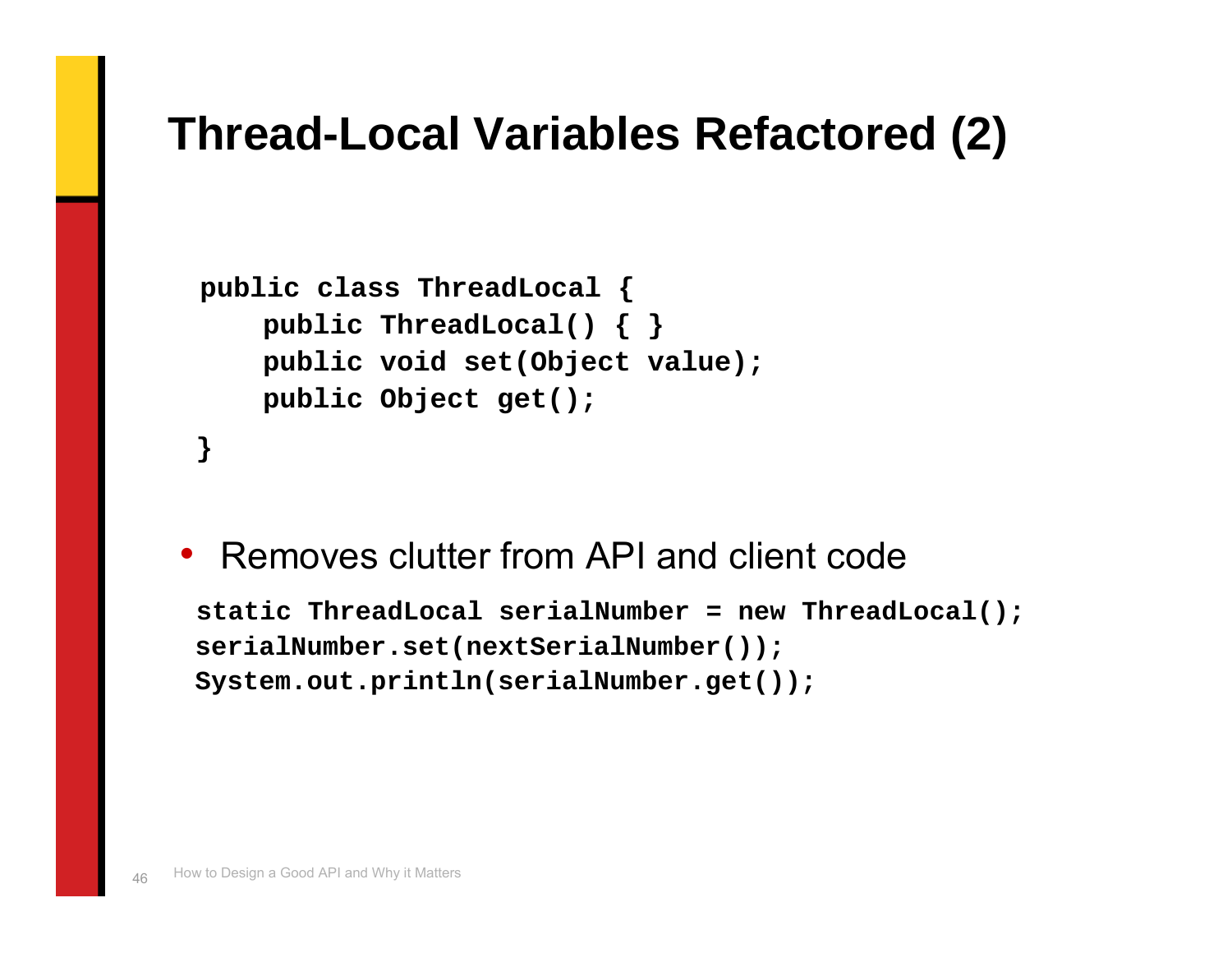#### **Conclusion**

- API design is a noble and rewarding craft
	- ─────── - Improves the lot of programmers, end-users, companies
- This talk covered some heuristics of the craft
	- —<br>अन्तर्भवस्थानम् ।  $-$  Don't adhere to them slavishly, but...
	- —<br>अन्तर्भवस्थानम् ।  $-$  Don't violate them without good reason
- API design is tough
	- ─────── — Not a solitary activity
	- ─────── — Perfection is unachievable, but try anyway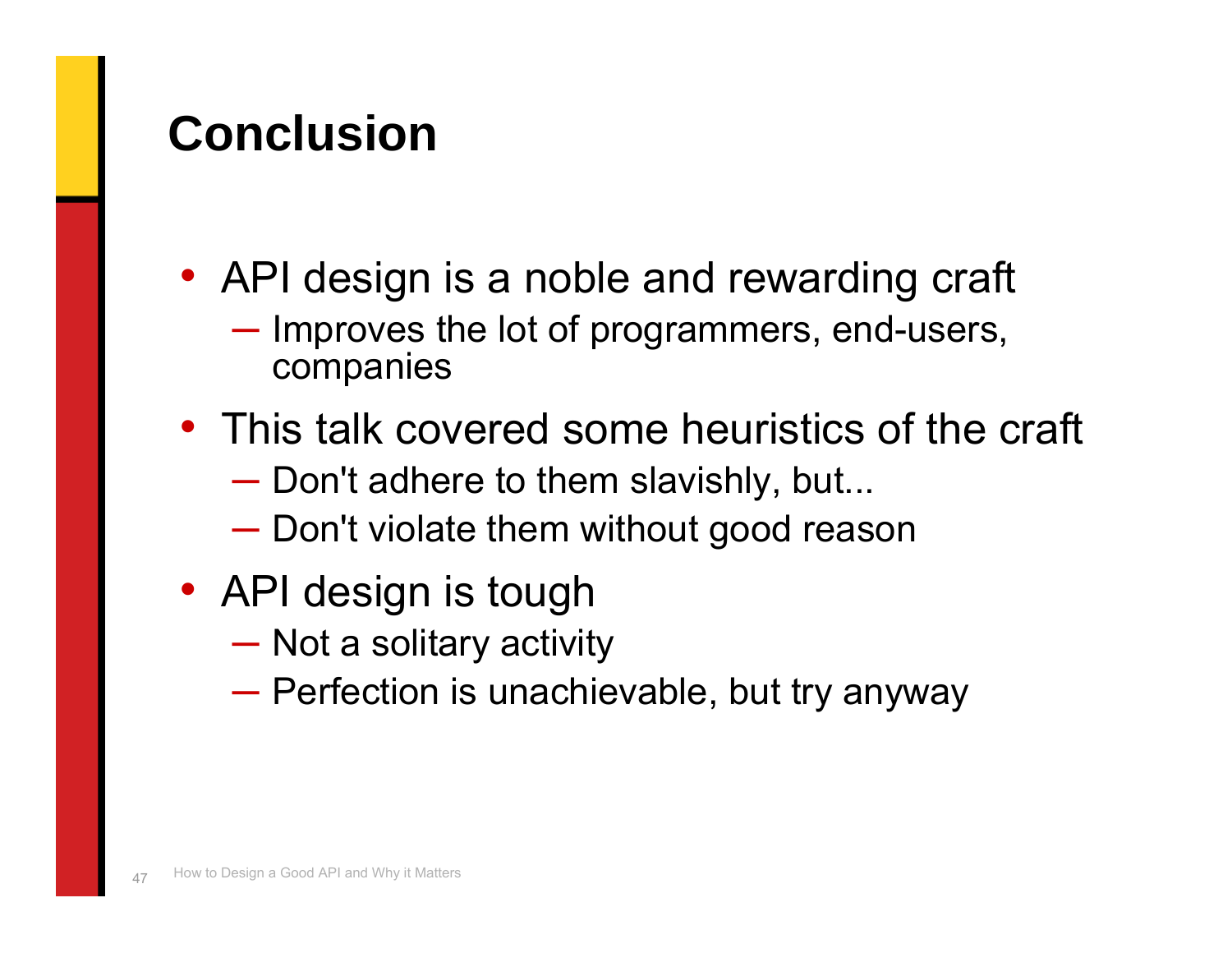#### **Shameless Self-Promotion**